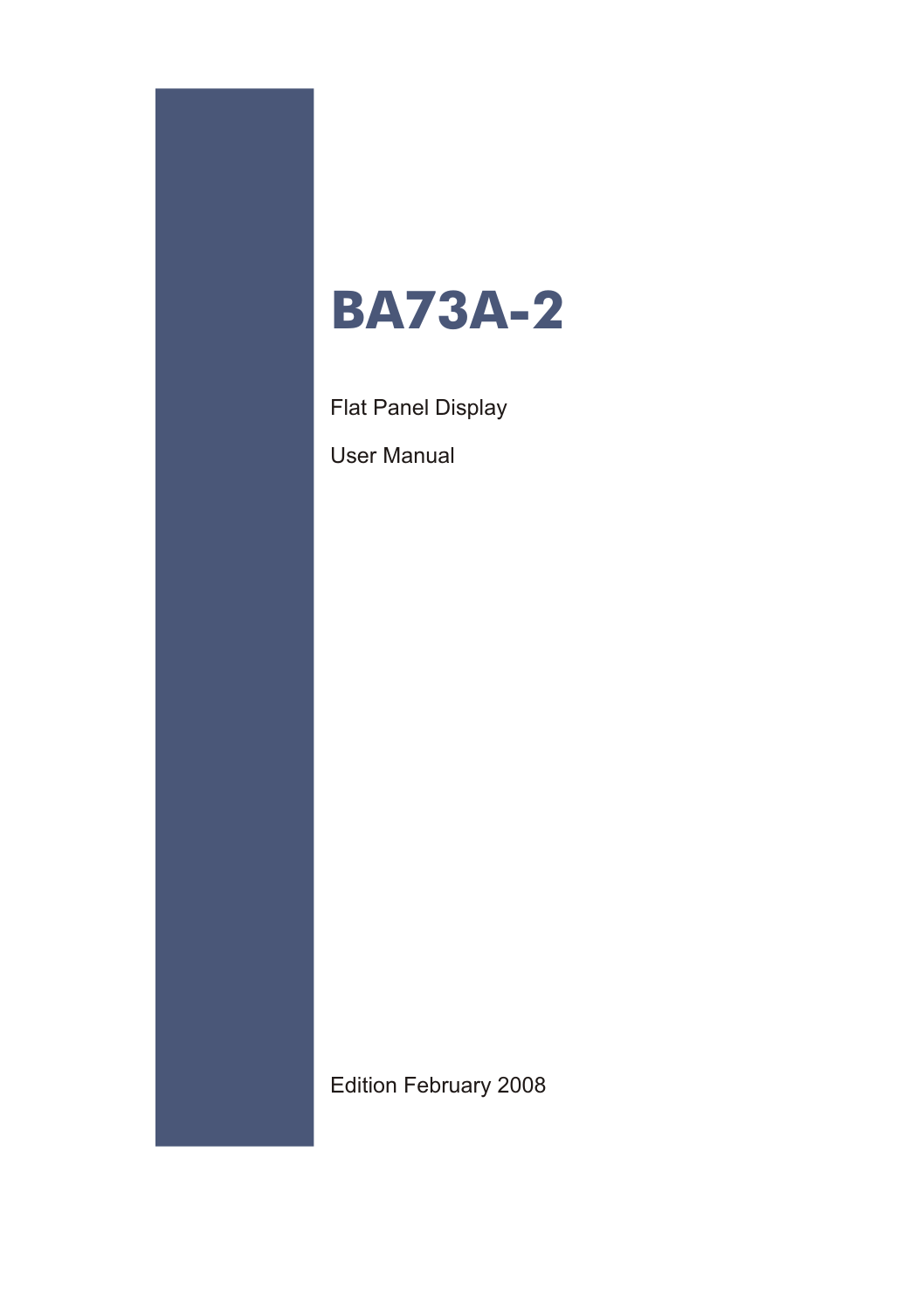Linux<sup>™</sup> is a registered trademark of Linus Torvalds Pentium™ is a registered trademark of the Intel Corporation MS-DOS™, Windows 95™, Windows 98™, Windows NT™ and Windows CE™ are registered trademarks of the Microsoft Corporation BEETLE™ is a registered trademark of Wincor Nixdorf International GmbH

#### **Co py right© Win cor Nix dorf In ter na tio nal GmbH, 2008**

The reproduction, transmission or use of this document or its contents is not permitted without express authority.

Offenders will be liable for damages.

All rights, including rights created by patent grant or registration of a utility model or design, are reserved.

Delivery subject to availability; technical modifications possible.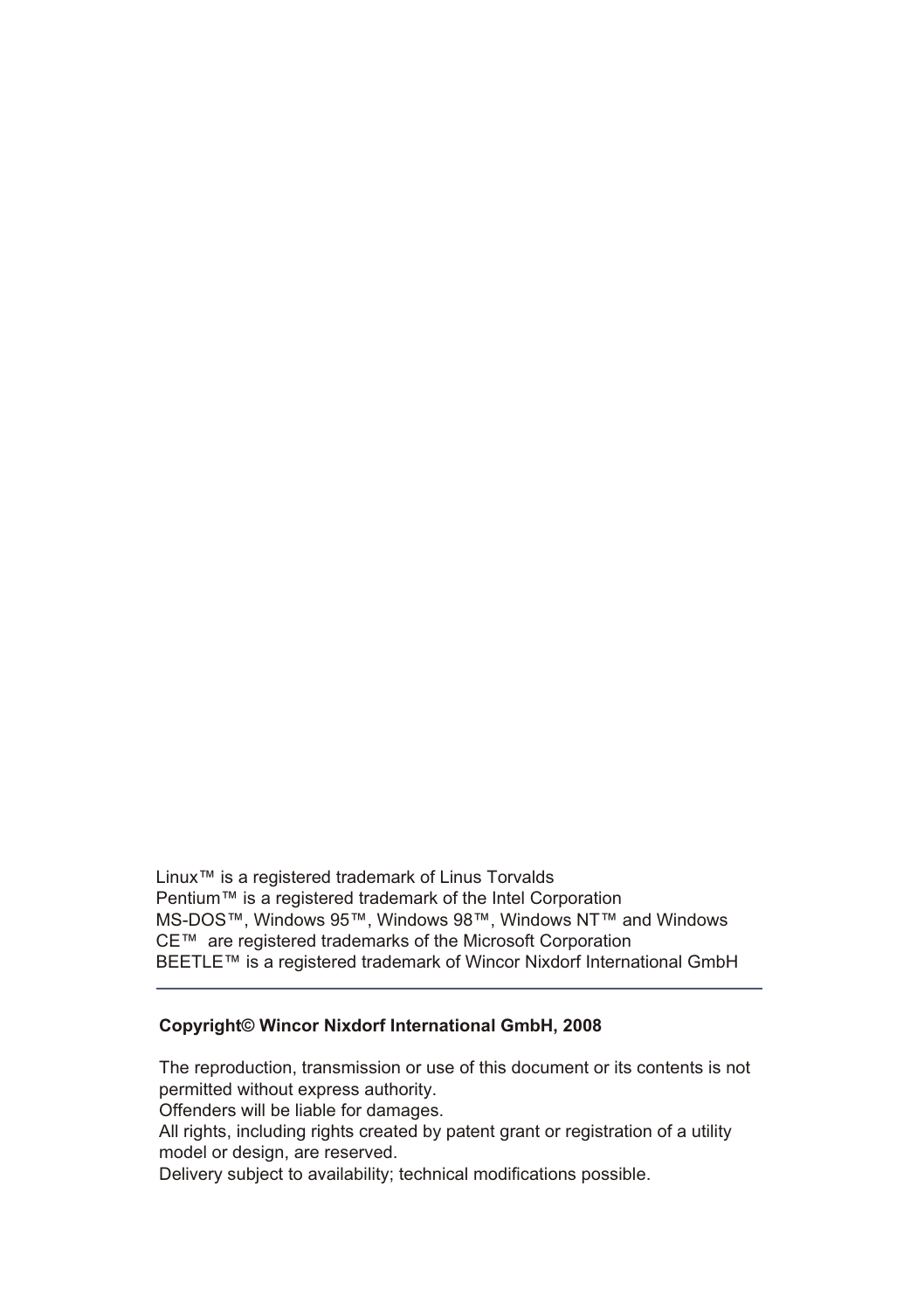# **Contents**

| From Point-of-Sale to Point-of-Service 1                                                                               |
|------------------------------------------------------------------------------------------------------------------------|
| The Flat Panel Display BA73A-2 3                                                                                       |
| Installing and Securing 11<br>Unpacking and checking the Delivery Unit. 11<br>Securing the screen into Tube Version 12 |
|                                                                                                                        |
| BA73A-2<br>BA73A-2 w/o Touch/ capacitive Touch 20                                                                      |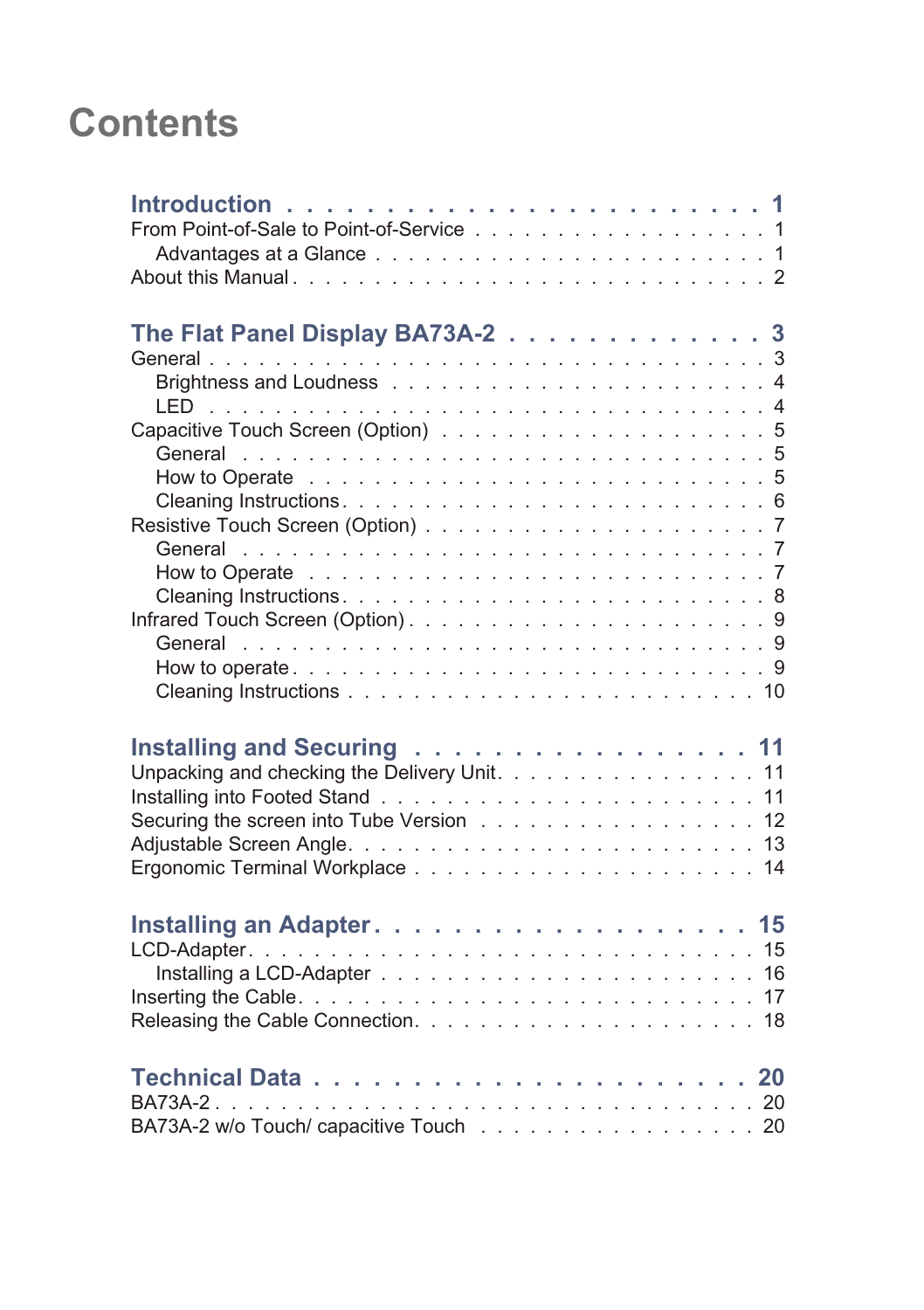| BA73A-2 resistive Touch, long time Operation 21       |  |
|-------------------------------------------------------|--|
| BA73A-2 resistive Touch, short time Operation 21      |  |
|                                                       |  |
|                                                       |  |
|                                                       |  |
|                                                       |  |
| ELO IR Touch Screen, ELO R- Touch (optional) 24       |  |
| Identification of ELO resistive and infrared touch 24 |  |
|                                                       |  |
|                                                       |  |
| Current Consumption of the Screen Module. 26          |  |
|                                                       |  |
|                                                       |  |
|                                                       |  |
|                                                       |  |
|                                                       |  |
| Programming the MSR. 28                               |  |
|                                                       |  |
|                                                       |  |
|                                                       |  |
|                                                       |  |
|                                                       |  |
|                                                       |  |
|                                                       |  |
|                                                       |  |
|                                                       |  |
|                                                       |  |
| Manufacturer's Declaration and Approval 34            |  |
|                                                       |  |
|                                                       |  |
|                                                       |  |
|                                                       |  |
|                                                       |  |
|                                                       |  |
|                                                       |  |
|                                                       |  |
|                                                       |  |
|                                                       |  |
|                                                       |  |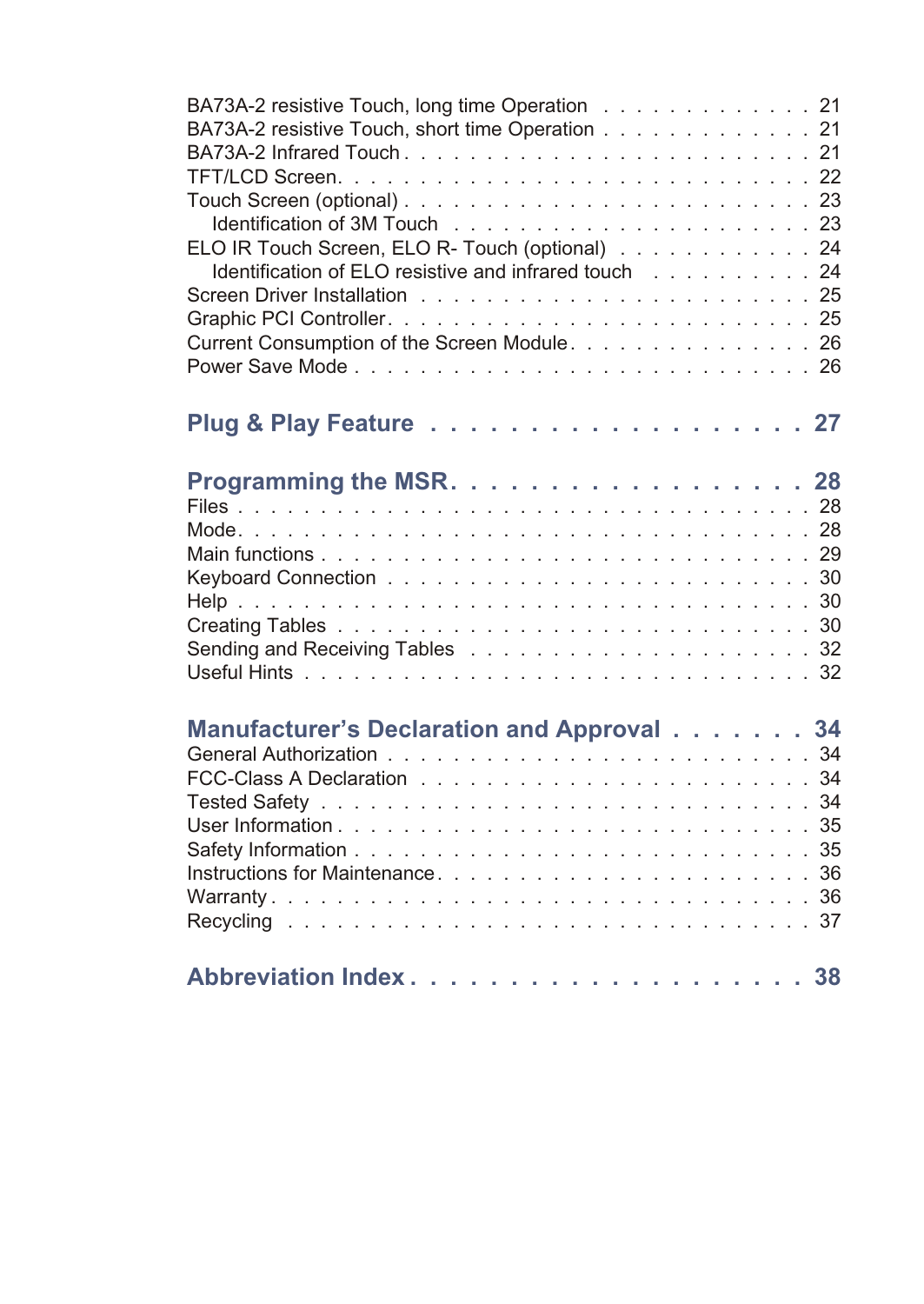# <span id="page-4-0"></span>**Introduction**

### **From Point-of-Sale to Point-of-Service**

By using the BA73A-2 you are provided with a terminal-orientated, er gonomical and customer-friendly cashier's work place.

The BA73A-2 is equipped with the new high lights: cable distance support up to 5m, flexible All-in-One cable for Touch Screen, beeper and supply voltage.

The display can be applied in all trade market segments like specialist retailers, department stores, self-service stores, petrol stations, restaurants or in restaurants. There is indeed a great deal of scope for implementing the BA73A-2.

They can be used, for example, as:

- $\blacksquare$  a point-of-sale terminal
- $\blacksquare$  an ordering terminal
- $\blacksquare$  an information terminal
- $\blacksquare$  a desk terminal.

The low-energy, flicker free and low radiation colour monitor of the BA73A-2 is a LCD in TFT-technology (Thin Film Transistor).

Therefore, it is well suited for multimedia applications as it offers brilliant colour representation, an excellent contrast ratio and a high display speed.

#### **Advantages at a Glance**

- $\blacksquare$  low footprint
- **n** Power Saving Mode
- $\blacksquare$  flicker free and low radiation monitor
- **LCD TFT-Technology**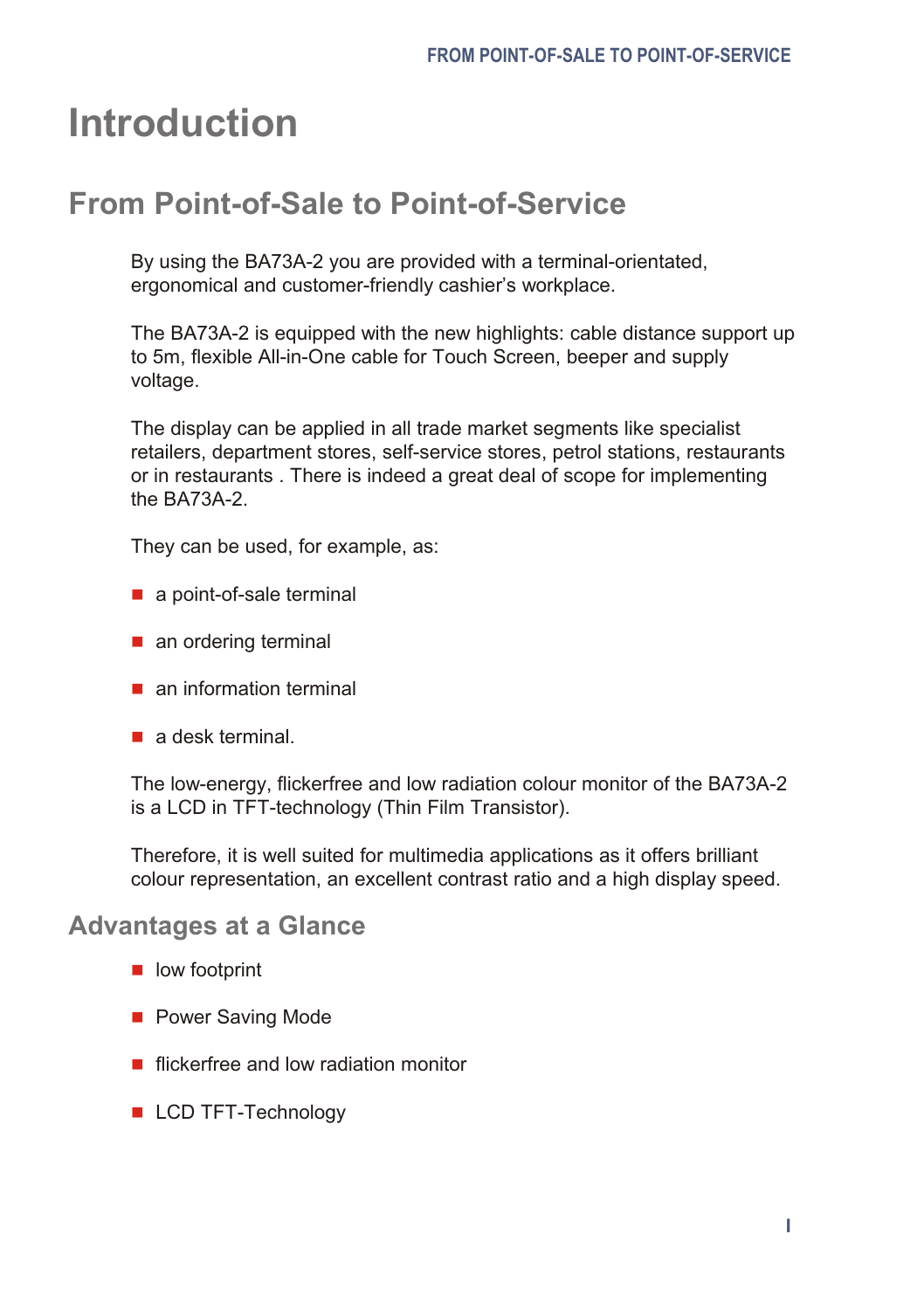#### <span id="page-5-0"></span>**ABOUT THIS MANUAL**

- $\blacksquare$  Digital Interface
- $\blacksquare$  simple installation via plug and play feature
- $\blacksquare$  very good contrast ratio, adjustable loudness and brightness
- $\blacksquare$  no need for LCD adjustments
- $\blacksquare$  flexible All-in-One cable for touch function, LCD, Panel Link and supply voltage
- cable length up to 5m  $(16 ft)$

Optional available

- $\blacksquare$  Touch Version capacitive, resistive or infrared
- 3 track Magnetic Swipe Card Reader

### **About this Manual**

This manual informs you about everything you might need to know for the installation (software and hardware), the operation and the maintenance of your BA73A-2.

Some parts of this book require familiarity and experience in working with operating systems and installation and configuration procedures.



Notes in the manual are marked by this symbol.

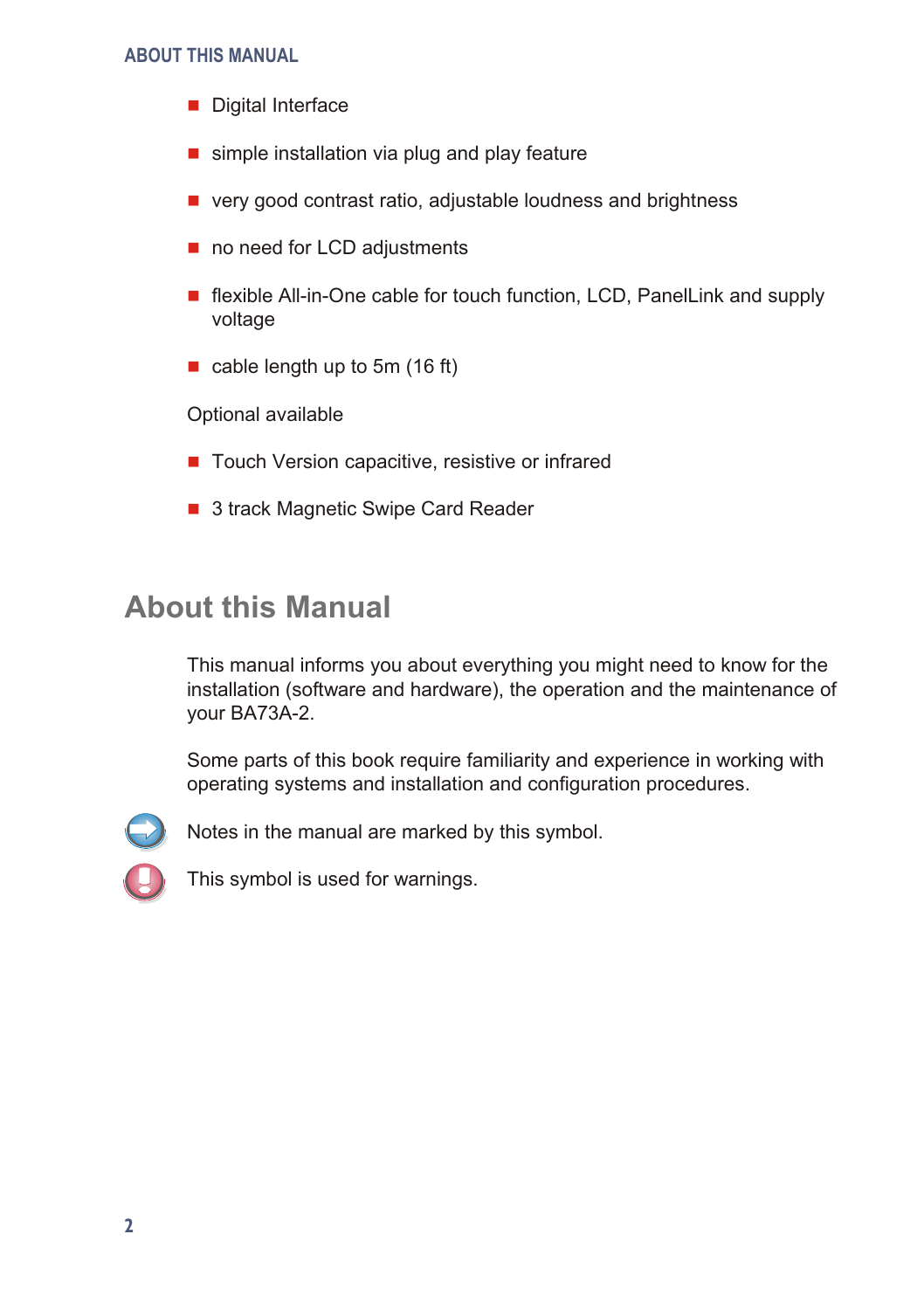# <span id="page-6-0"></span>**The Flat Panel Display BA73A-2**

### **General**

The TFT LCD flat panel display is an XGA-compatible 15-inch flat panel display which is absolutely flicker free and low radiation. It is designed for a resolution of 1024 x 768 pixel. Application programs should be used with this resolution!



The screen module represents the main unit of the BA73A-2. It comprises of a TFT-LCD colour screen, the TFT-interface and an inverter that generates the voltage for backlighting the screen. As an option the screens are available with Touch Screen including a beeper.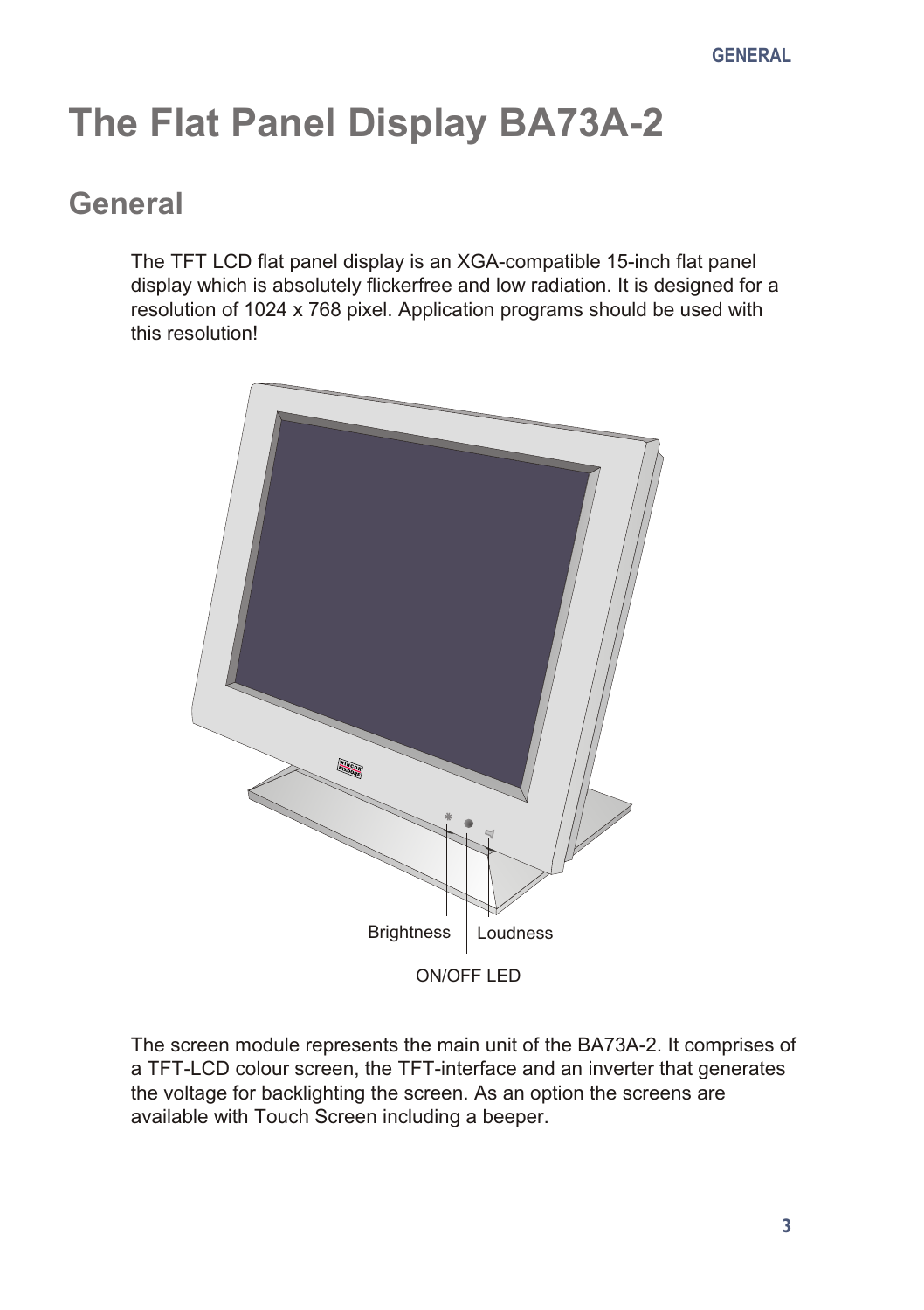#### <span id="page-7-0"></span>**Brightness and Loudness**

You can adjust the **brightness** and the **loudness** with the thumb wheels located down to the right of the front of the screen.

#### **LED**

| dark   | power off  |
|--------|------------|
| green  | power on   |
| yellow | power save |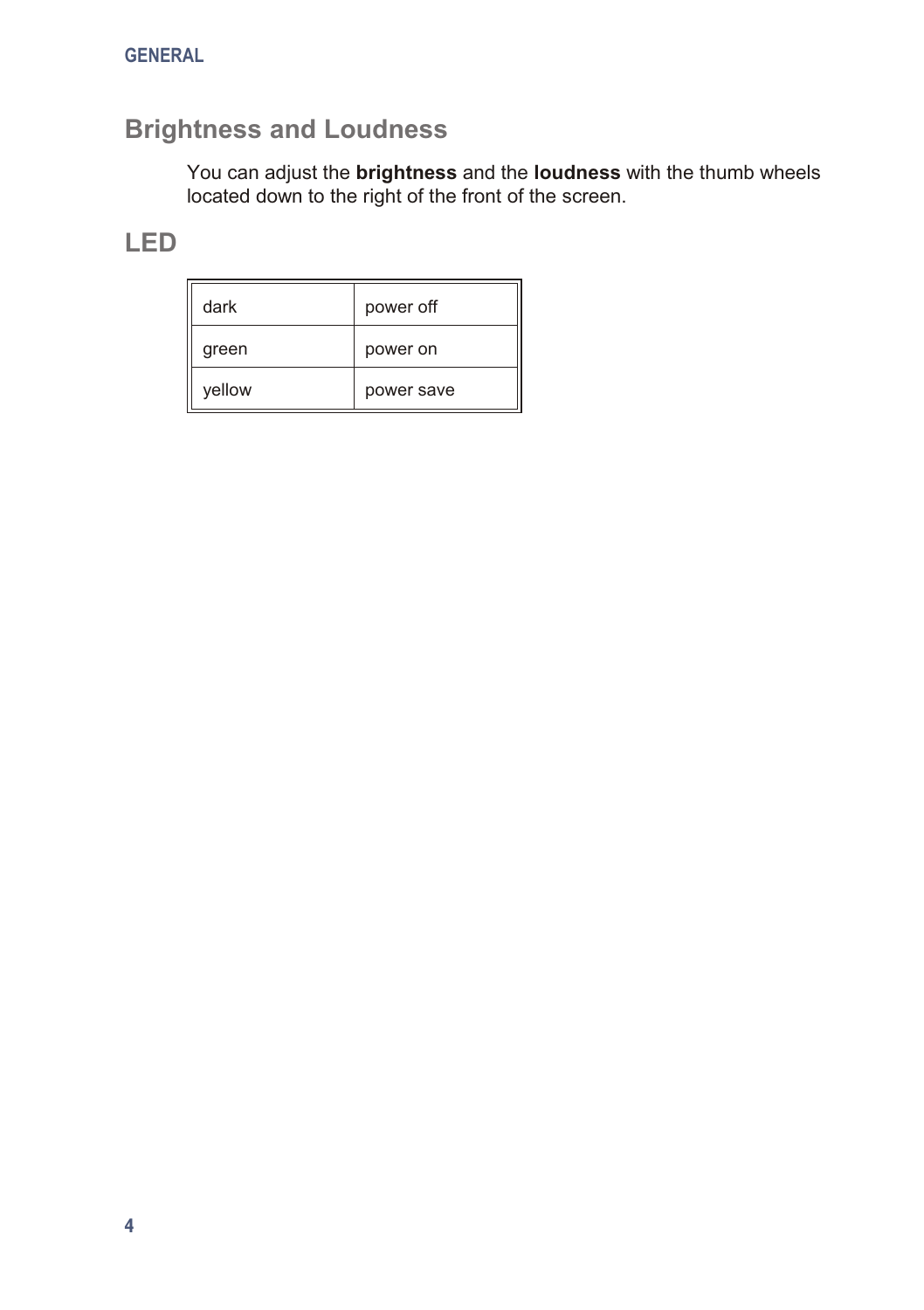# <span id="page-8-0"></span>**Capacitive Touch Screen (Option)**

#### **Ge ne ral**

The TFT Touch Screen works according to the principle of a change in analog capacitance. It has a glass screen with a transparent, thin-film overlay on the surface. This is fully sealed and protected by a further layer of clear glass. Electrodes on the edges of the screen provide an uniform low-voltage field. As soon as you touch the screen with your finger the contact point is "recognized" by the change in capacitance.

Because this takes place very quickly, the Touch Screen is optimally equipped for a number of different requirements and applications.

The programming interface of the screen is identical to the mouse interface.



When you connect your new BA73A-2 to your BEETLE for the first time you have to calibrate the Touch Screen. Details depend on the operating system that you are using.

#### **How to Operate**

The Touch Screen responds to the slightest contact, therefore you do not have to apply much pressure when working with the screen. This does not only safe time, but is also kind to your joints!

Touching the touch glass has the same effect as clicking the left mouse button. You only need to apply a little pressure with the fingertip. In this ca pacitive process only finger tip contact is recognized. The screen does not react in any way if touched, for example, with a pencil or a glove.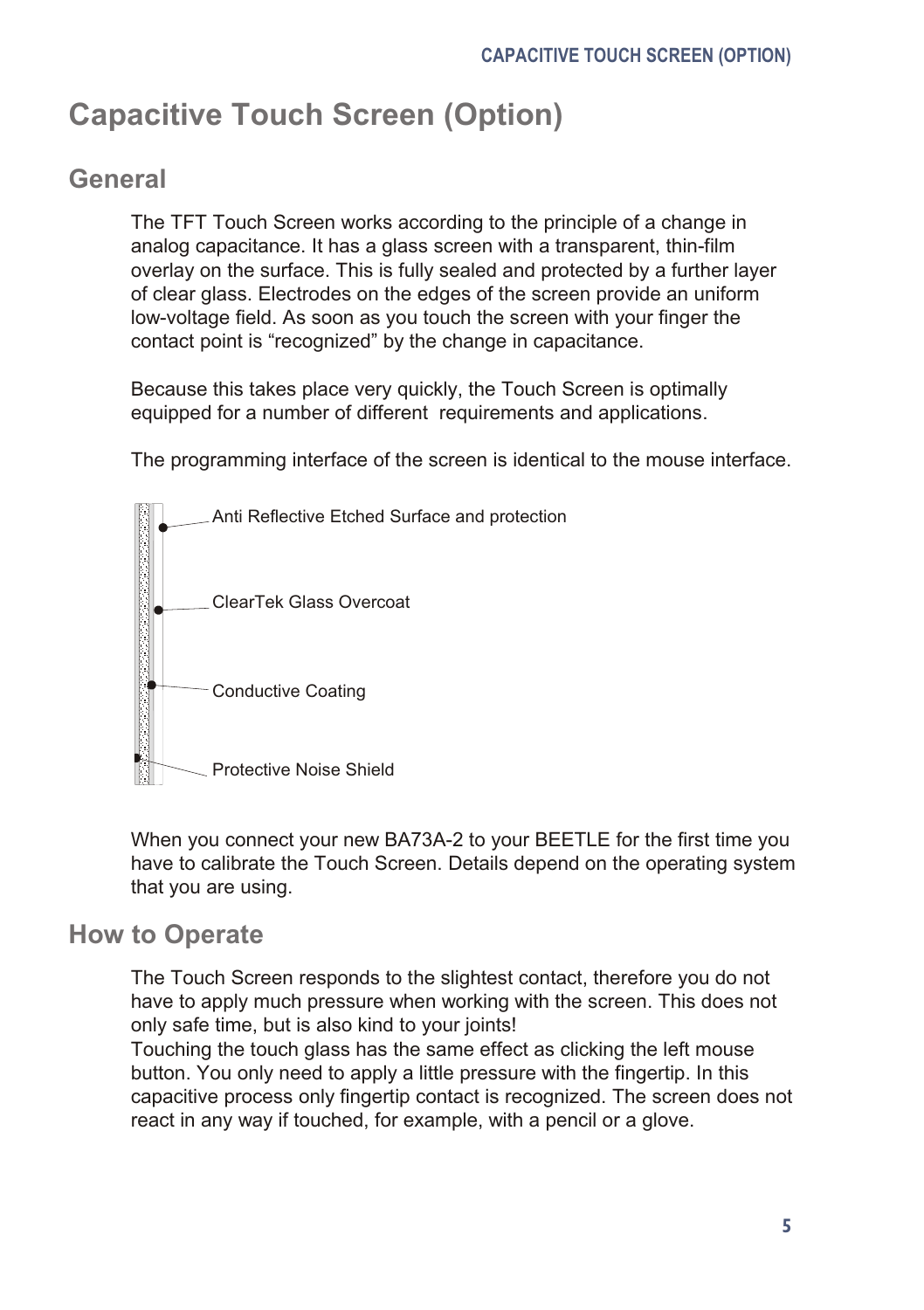#### <span id="page-9-0"></span>**CAPACITIVE TOUCH SCREEN (OPTION)**

You can adjust the **brightness** and the **loudness** with the thumb wheels located down to the right of the front of the screen.

#### **Cleaning Instructions**

Always turn off the system before cleaning.



The glass surface of your Touch Screen should be cleaned with a mild. abrasive free, commercially available glass cleaning product. All pH neutral materials (pH 6 to 8) are good for cleaning. Cleaners with pH values 9 to 10 are not recommended. Cleaning with water and isopropyl alcohol is possible as well. Do not use solvents containing acetic acid. Use a soft, fine-meshed cloth to clean the surface. Dampen the cloth slightly and then clean the screen.



A wrong maintenance may cause damages to the screen, which are not covered by guarantee or warranty.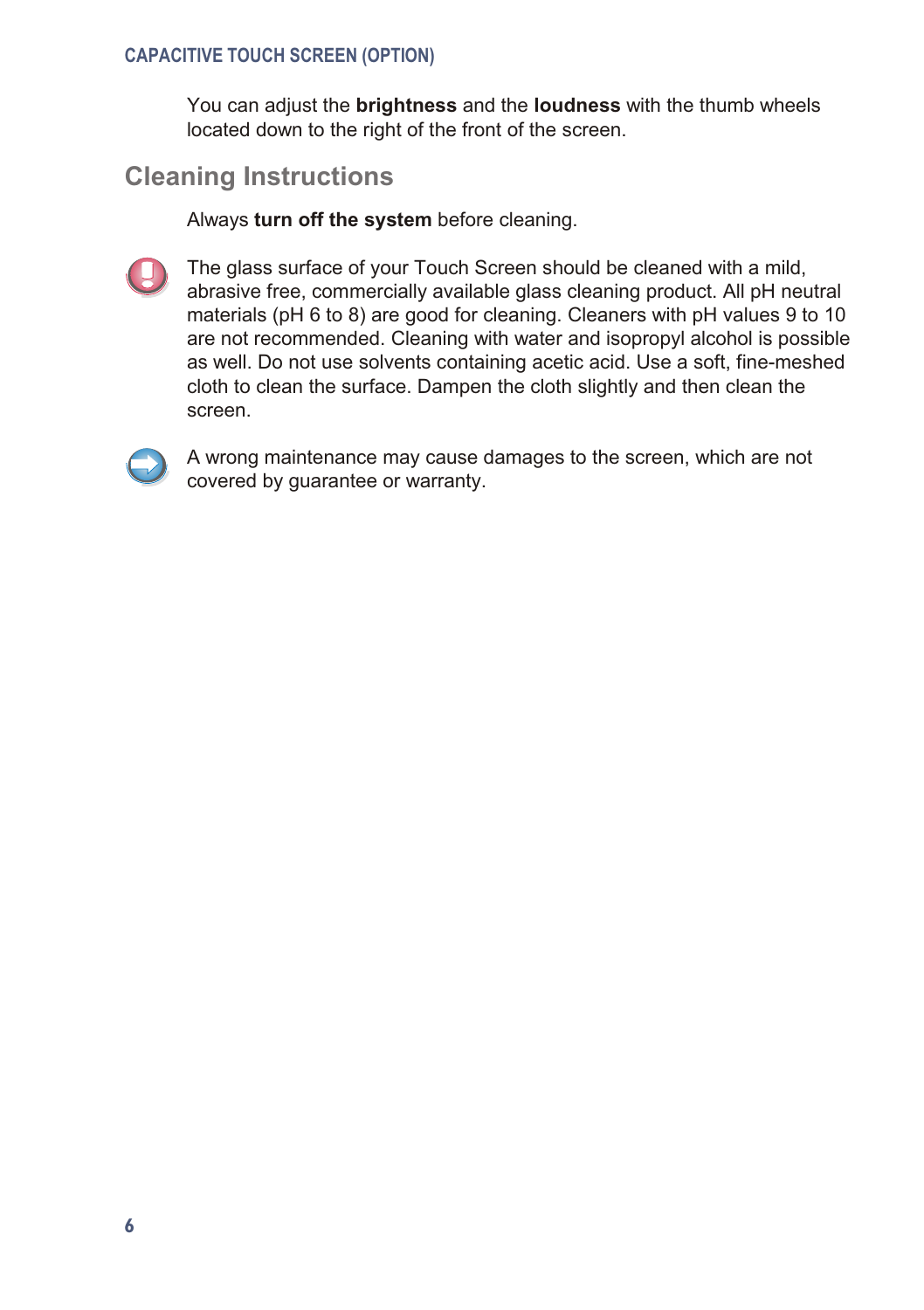# <span id="page-10-0"></span>**Resistive Touch Screen (Option)**

#### **Ge ne ral**

The resistive TFT Touch Screen is constructed of a hard-coated polvester topsheet that is overlaid on a conductively-coated glass layer. Voltage is applied to the topsheet. As the user touches the screen, the topsheet compresses into contact with the glass layer, and current flows to the four corners in proportion to the distance from the edge. The controller then cal culates the position of the finger or stylus, based on the current flow. Because the controller derives both the "X" and "Y" touch coordinates from the stable glass layer, the accuracy and operation of the touch screen is unaffected by damage to the topsheet caused by extended use or neglect.



#### **Construction of the resistive Touch Screen**

When you connect your new BA73A-2 to your BEETLE for the first time you have to calibrate the Touch Screen. Details depend on the operating system that you are using.

#### **How to Operate**

Touching the touch screen has the same effect as clicking the left mouse button. You only need to apply a little pressure with the fingertip. In this resistive process not only fingertip contact is recognized. The screen does react in any way if touched, for example, with a stylus. The recommended **material for a stylus** is polyacetal. The stylus should have a minimum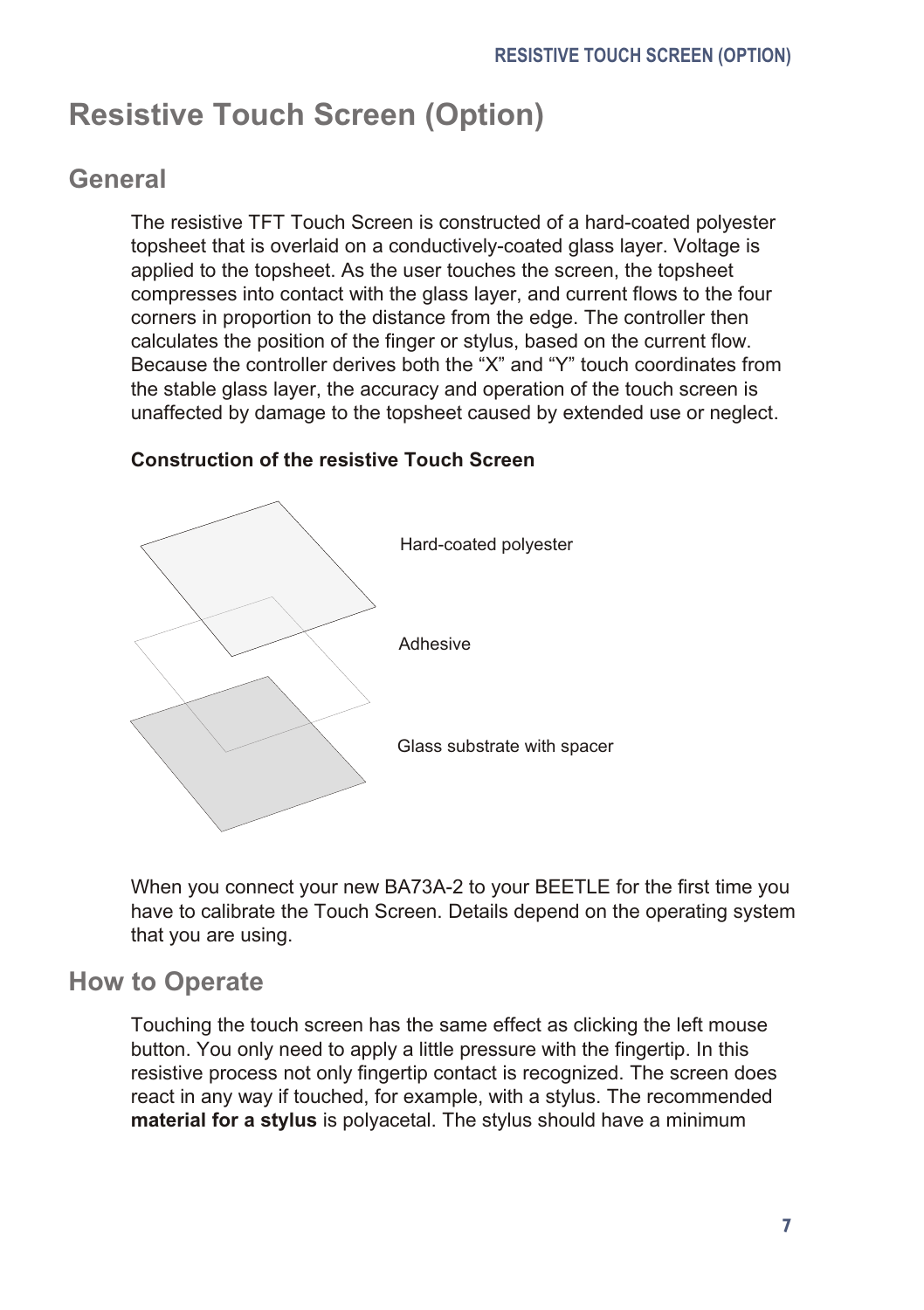#### <span id="page-11-0"></span>**RESISTIVE TOUCH SCREEN (OPTION)**

spherical radius of 0.8 mm and contain no sharp edges or burrs that may cause damage to the topsheet.

#### **Cleaning Instructions**

Always turn off the system before cleaning.



The surface of your Touch Screen should be cleaned with a water-based solvent or a non-abrasive cleaner.



Do not use solvents containing acetic acid or methylene chloride. Use a soft, fine-meshed cloth to clean the surface. Dampen the cloth slightly and then clean the screen.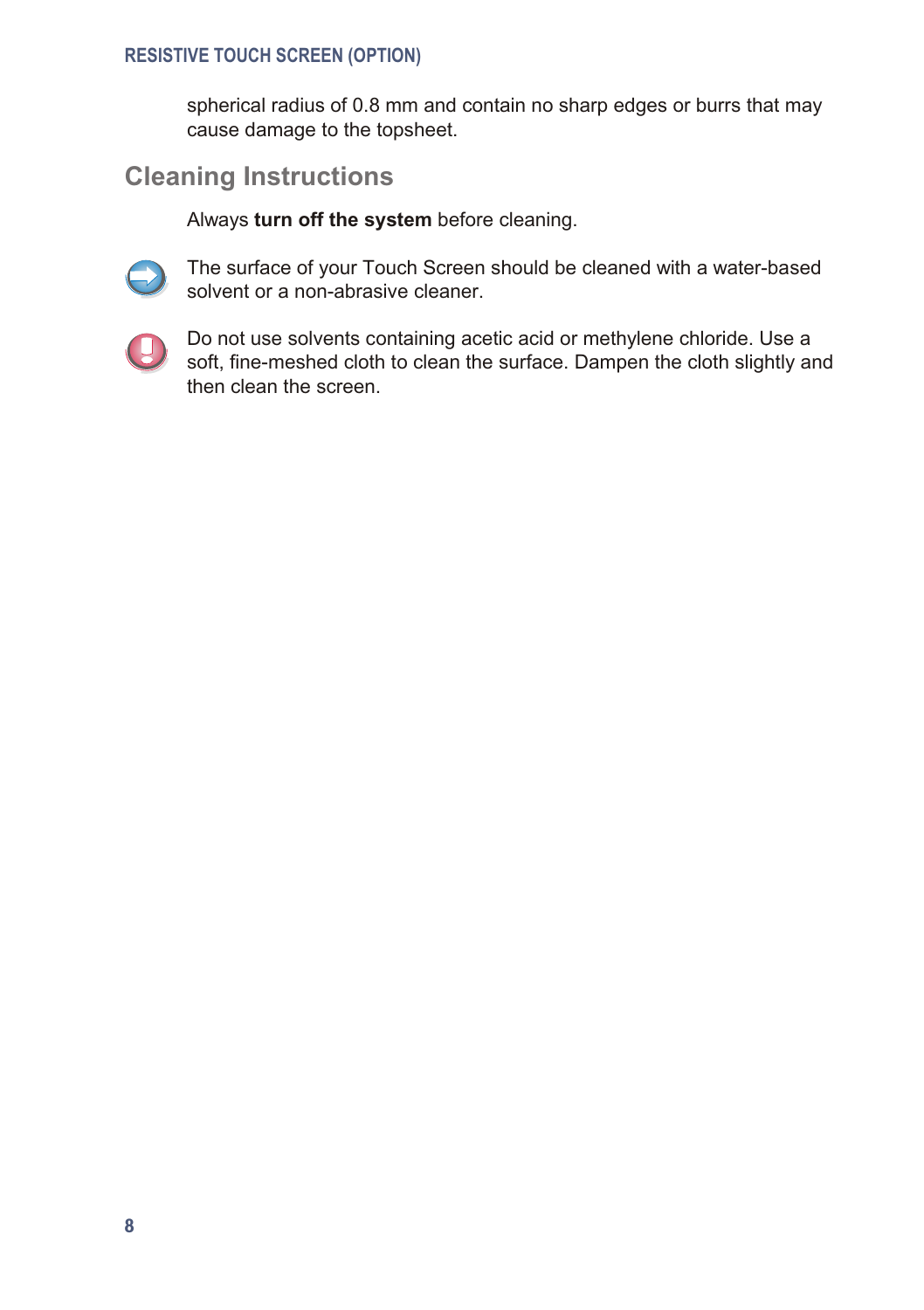# <span id="page-12-0"></span>**Infrared Touch Screen (Option)**

#### **Ge ne ral**

The infrared (IR) technology is based on the interruption of a grid of IR light beams before the surface of a screen. The touch frame contains a row of infrared light emitting diodes (LEDs) and photo transistors, each mounted on two opposite sides to create a grid of invisible infrared light. The screen is made of frames. The electronic is concealed behind an infraredtransparent bezel, which allows the infrared beams to pass through.

#### **How to operate**



|   | <b>Touch Activation</b>    |  |
|---|----------------------------|--|
|   | Photo Transistors          |  |
|   | Infrared-transparent Bezel |  |
|   | Active Display Area        |  |
| 5 | IR-LEDS                    |  |

IR light beams are produced and transmitted over the surface of the screen. The photo sensors accept the beams. When an object (min. 7mm  $\emptyset$ ), such as a finger, enters the grid, it obstructs the beams. One or more photo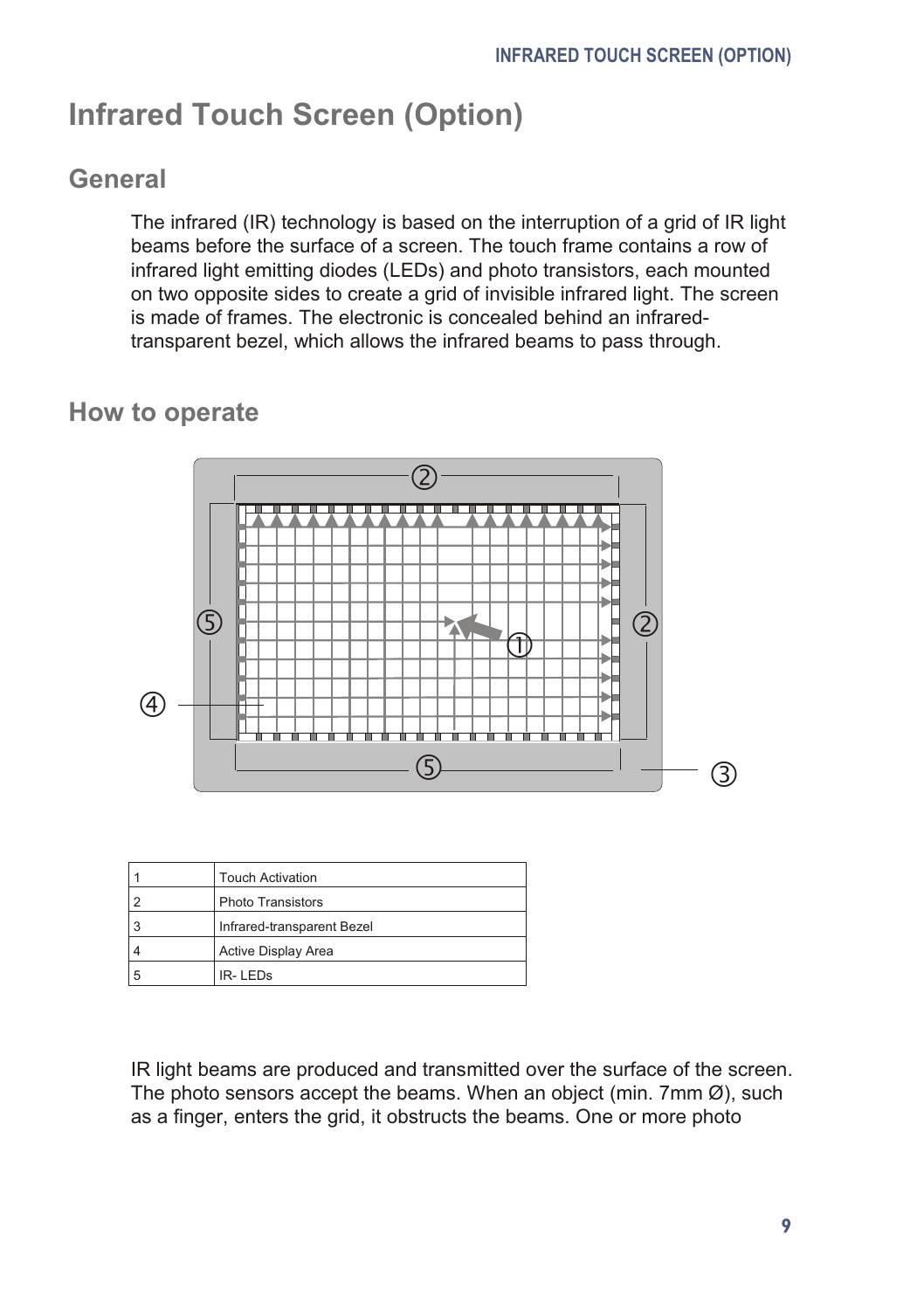#### <span id="page-13-0"></span>**INFRARED TOUCH SCREEN (OPTION)**

sensors detect the absence of light and transmit a signal, that identifies the x and y coordinates.

Breaking through the grid has the same effect as clicking the left mouse button.



To avoid malfunctions: Do not fix labels or stickers on the frame and do not put pencils or the like on the inner frame.

#### **Cleaning Instructions**

Always turn off the system before cleaning.



The glass surface of your Touch Screen should be cleaned with a mild. abrasive free, commercially available glass cleaning product. All pH neutral materials (pH 6 to 8) are good for cleaning. Cleaners with pH values 9 to 10 are not recommended. Cleaning with water and isopropyl alcohol is possible as well. Do not use solvents containing acetic acid. Use a soft, fine-meshed cloth to clean the surface. Dampen the cloth slightly and then clean the screen.



A wrong maintenance may cause damages to the screen, which are not covered by guarantee or warranty.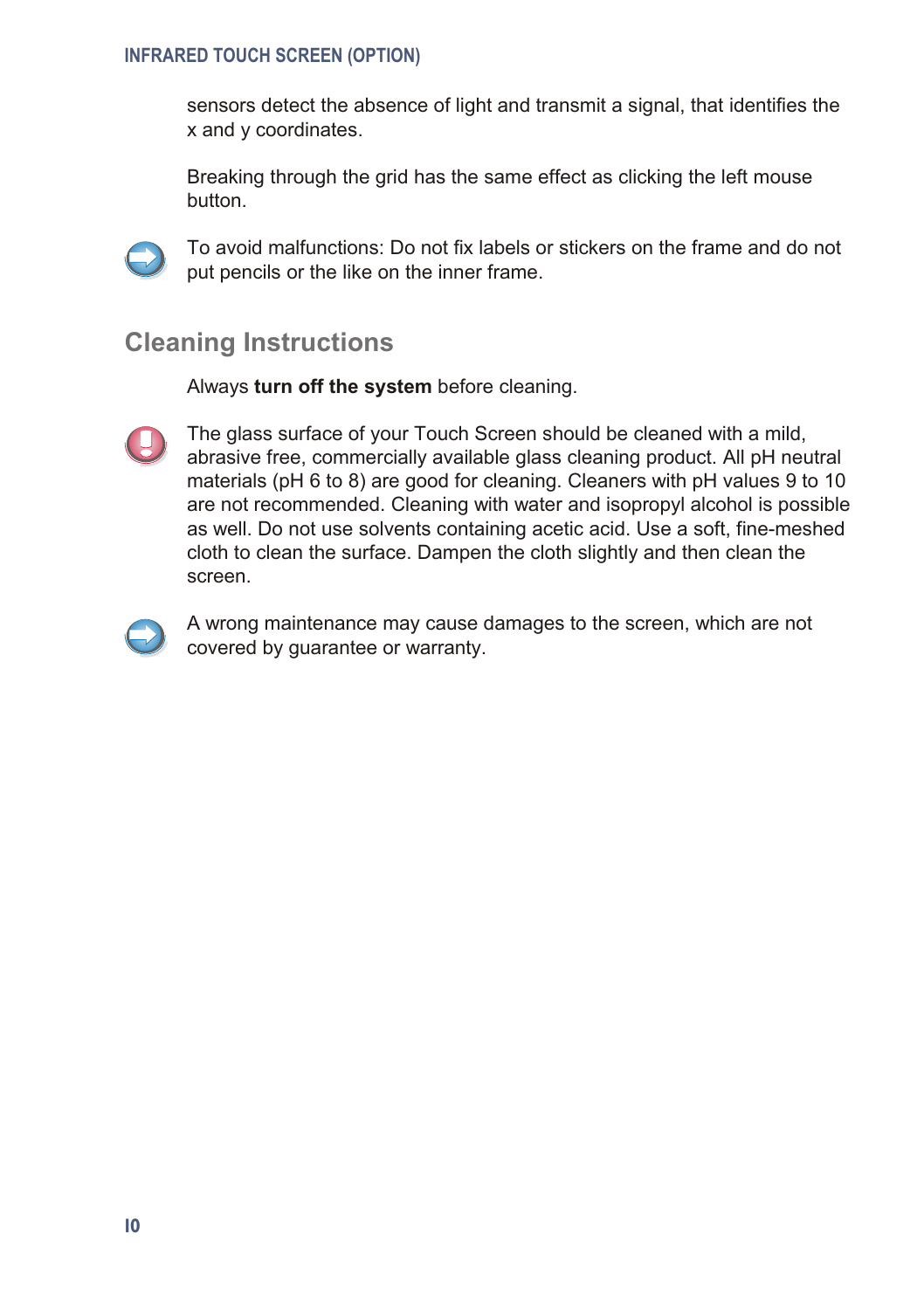# <span id="page-14-0"></span>**Installing and Securing**

# **Unpacking and checking the Delivery Unit**

Unpack the parts and check to see whether the delivery matches the information on the delivery note. The delivery comprises of the respective screen module. Controllers and data cables, necessary for operation, can be ordered separately. If damage has occurred during shipping or if the package contents do not match the delivery note, immediately inform your Wincor Nixdorf sales outlet.

Transport the device only in its original packaging (to protect it against impact and shock).

### **Installing into Footed Stand**



Remove the footed stand and screen element from the cardboard packaging.

Tilt the screen backwards. Turn the fastening screw on the screen with a crosstip screwdriver until the connecting part is loosened. Then insert it into the footed stand.

In sert the joint of the screen element into the footed stand.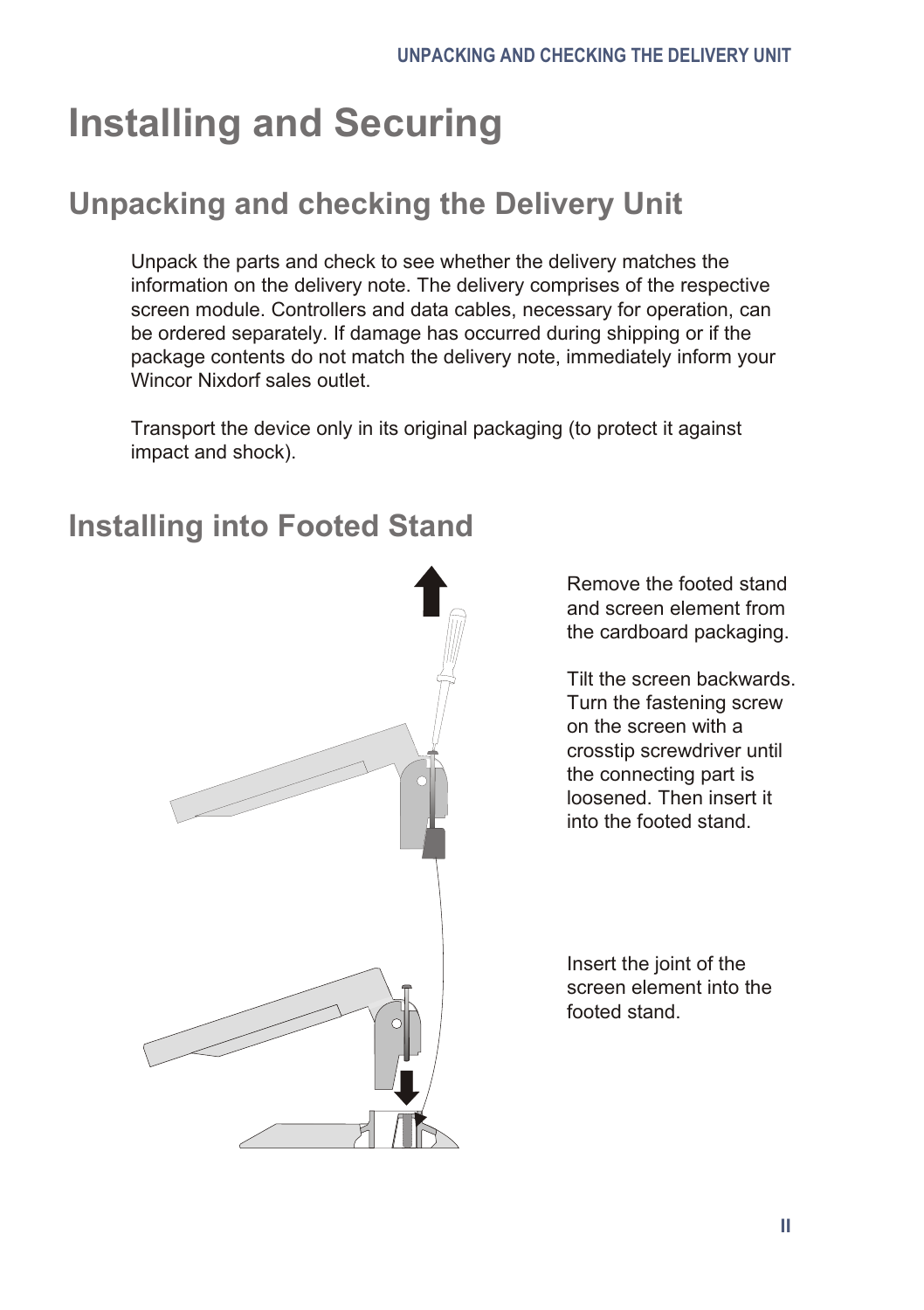#### <span id="page-15-0"></span>**SECURING THE SCREEN INTO TUBE VERSION**



Now fasten the screw on the footed stand into place again using the crosstip screwdriver.

Ensure that the screw is in the correct position.

#### **Securing the screen into Tube Version**

The system has been designed for securing into place on a tubular stand, with a tube with  $35.2 \pm 0.2$ mm inner diameter. The tube length can be varied.



The tube on which the system is secured is not included in the scope of delivery.



In sert the joint of the screen element into the mounting stand.

Do not remove the connecting **part!**

Tighten the screw using the crosstip screwdriver.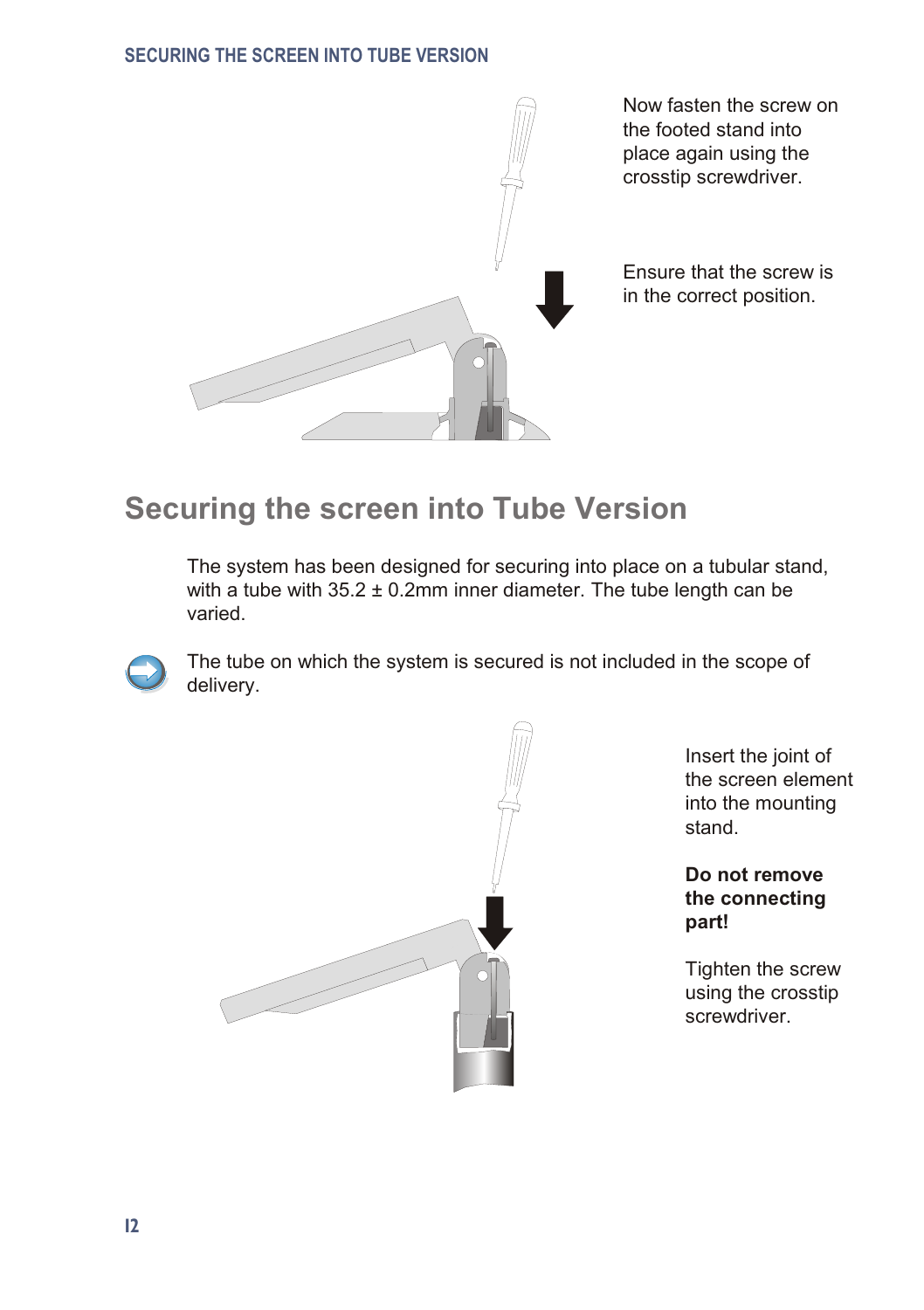## <span id="page-16-0"></span>**Adjustable Screen Angle**

The display is fitted with a joint on the rear. You can optimize the angle of the screen depending on the viewing and lighting conditions.

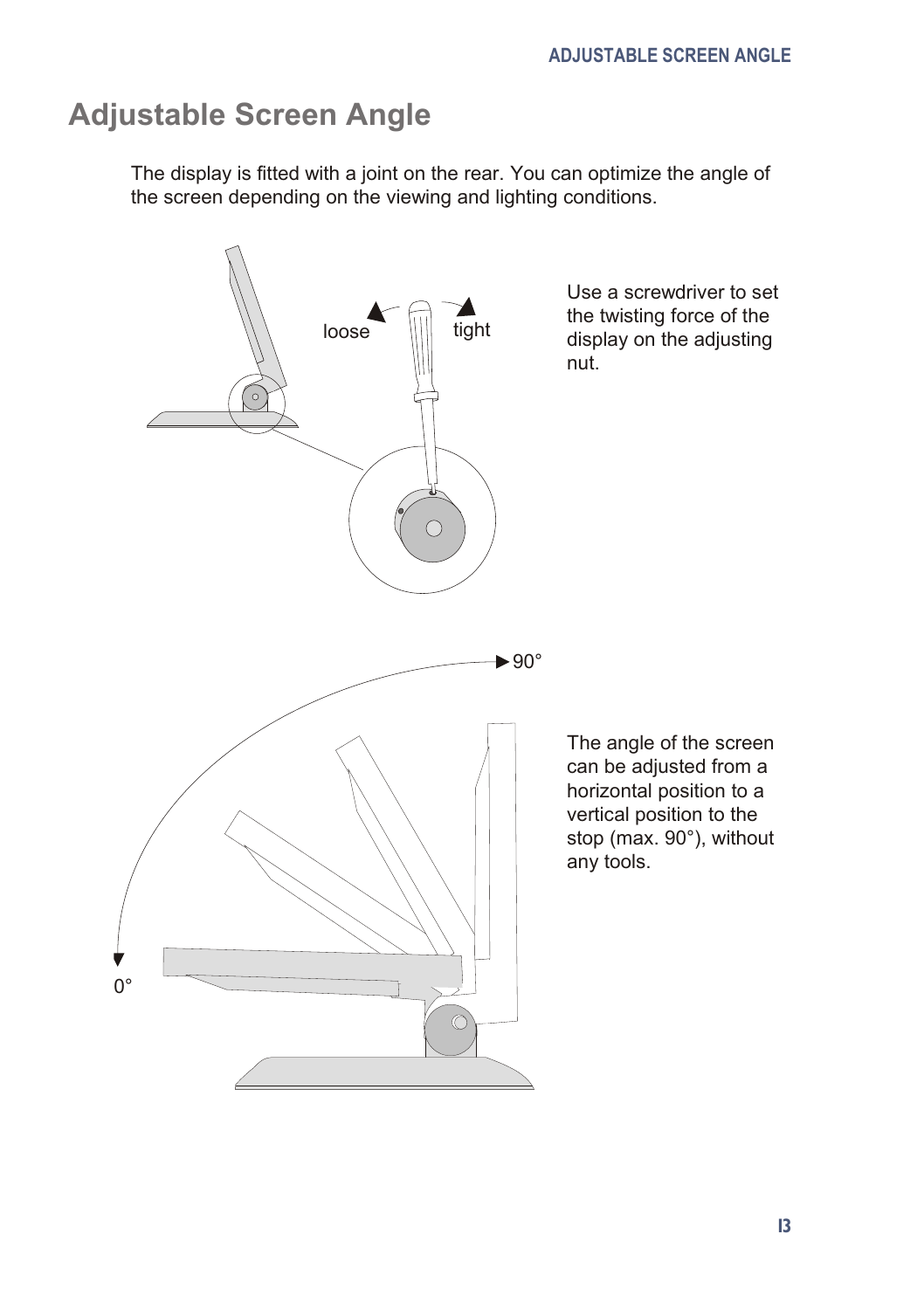# <span id="page-17-0"></span>**Ergonomic Terminal Workplace**

Please observe the following when setting up your terminal workplace:



Avoid direct glaring and reflective glaring. Use the screen only in a controlled luminance surounding. Install the device with a viewing direction that is parallel to the windows.





preferred range of vision

Position the screen within a preferred and permitted range of vision, so that you can look vertically onto the screen.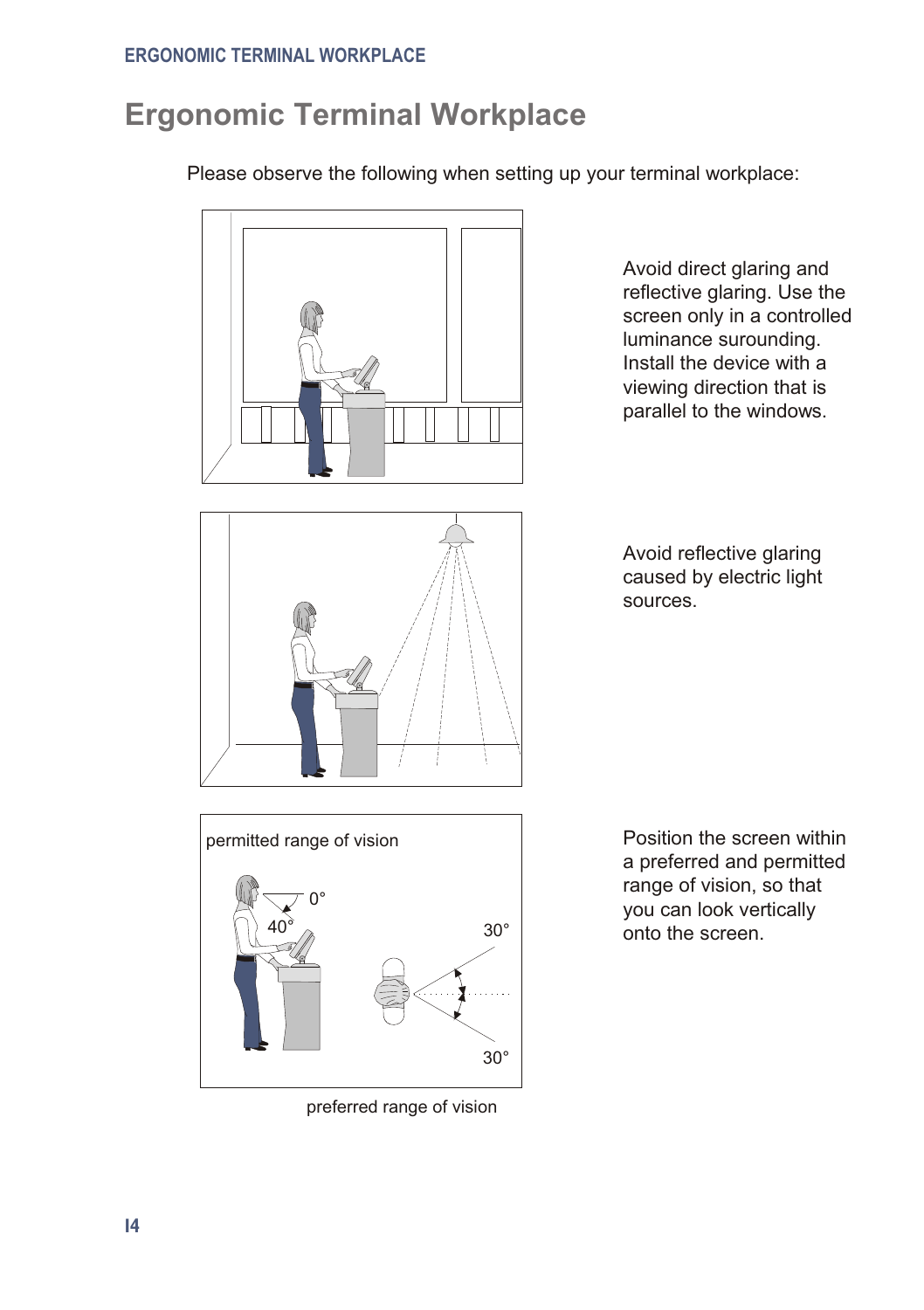# <span id="page-18-0"></span>**Installing an Adapter**

The flat panel display is either connected to the BEETLE system via a LCD adapter (submodule of the CPU) or via a graphic PCI controller. Further informations on the controller see in the user manual "Graphic PCI Controller".

## **LCD-Adapter**

Equivalent adapters are available for the different BEETLE central processing units. Plug&Play functions are possible as of the D2 version DDC of the CPU.

The optional touch function is to be realized internally via the COM2 interface. When applicating the touch function the COM2 interface (D-sub connector on the motherboard) cannot be used.



LCD adapter

The TFT adapter can optionally be connected to a 40-pin MDR connector for the touch screen, beeper, power supply and the LCD.



Cover of the adapter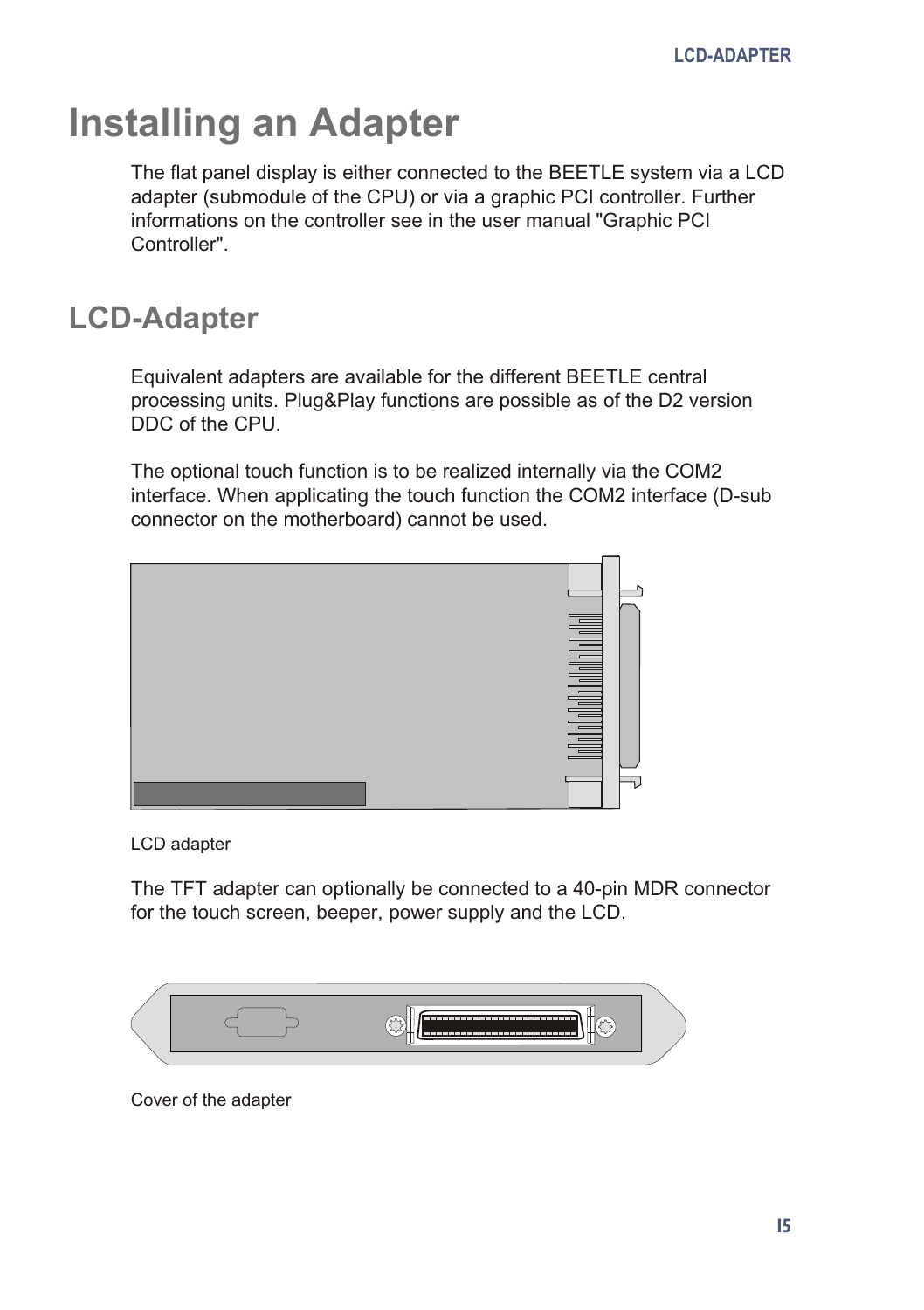#### <span id="page-19-0"></span>**Installing a LCD-Adapter**

First ensure that the controller is switched off and the mains supply plug has been pulled out. Open the BEETLE system.



Plug in the TFT adapter on the CPU module as shown in the illustration.

You will find more information in your BEETLE user guide.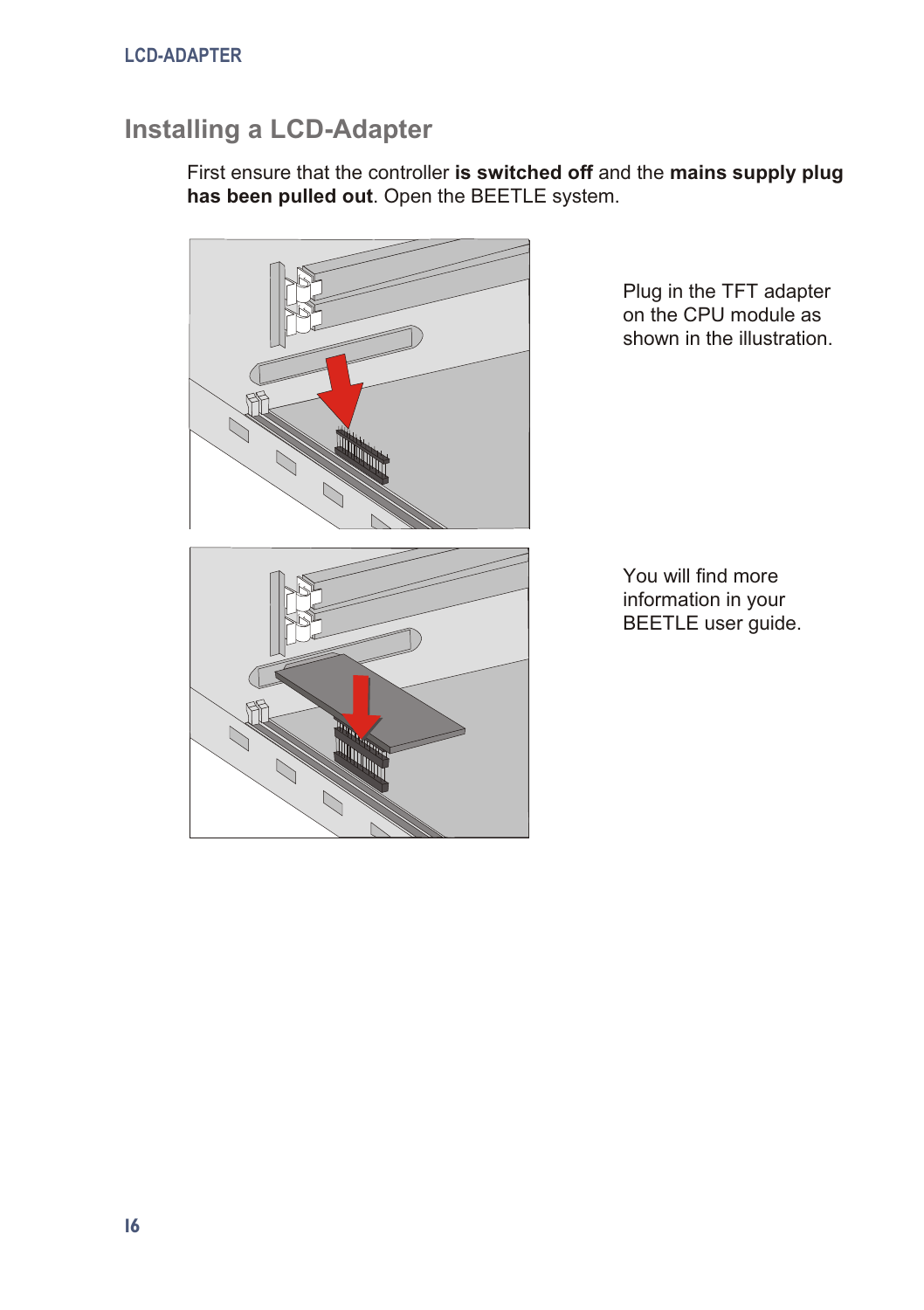# <span id="page-20-0"></span>**Inserting the Cable**



The cable cover is located in the base plate.





Lift the cable cover  $<sub>0</sub>$ .</sub>

Pull the cable cover forward in the direction of the arrow  $\oslash$ , and then remove it from the guide rail.

In sert the 40-pin BA73A-2 cable of the keyboard. The cable will be carried in a curve from the small co ver of the screen module to the cable cover. Replace the cable cover in the guide rail. Pay attention to the openings. Slide the cable cover back into place. When you hear a click. the cover is locked into place.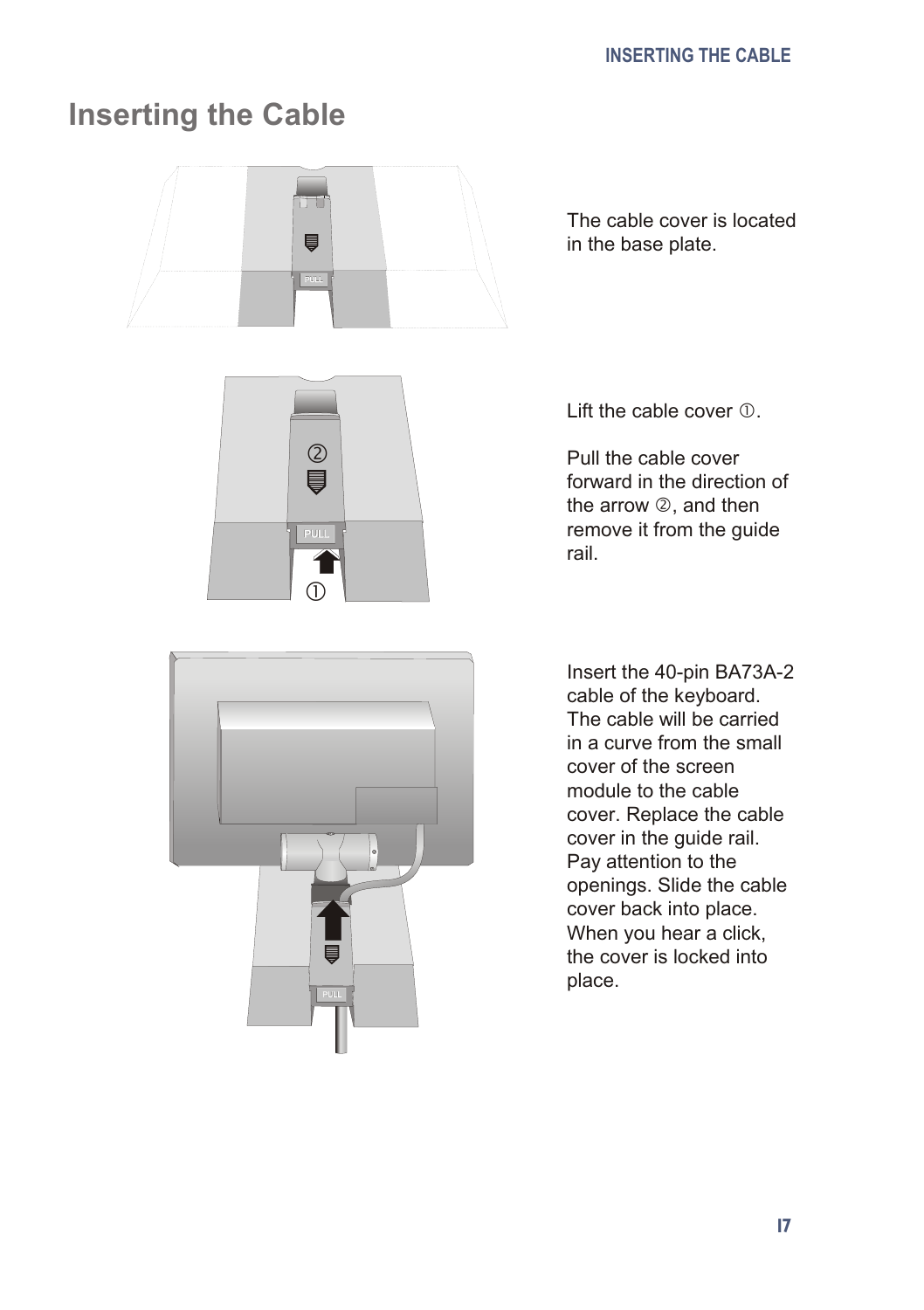<span id="page-21-0"></span>

## **Releasing the Cable Connection**

Never remove a cable from a connector socket by simply pulling on the cable. Always remove the cable by the connector housing. Please follow the instructions below when removing cables:

 $\blacksquare$  Turn off all switches to the mains and electrical equipment.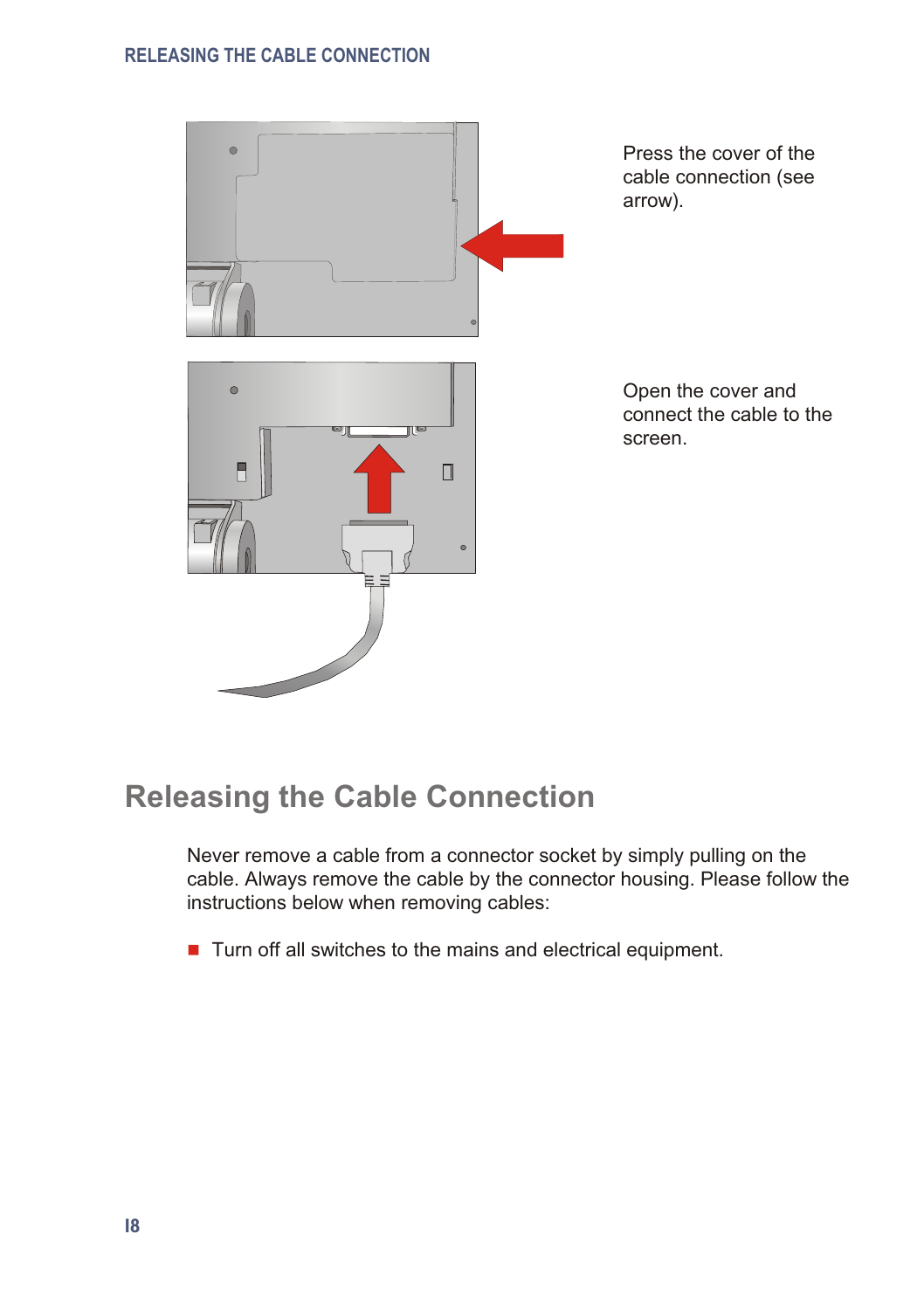#### **RELEASING THE CABLE CONNECTION**



Press the plastic latches of the MDR connector together and then remove the connector from the socket.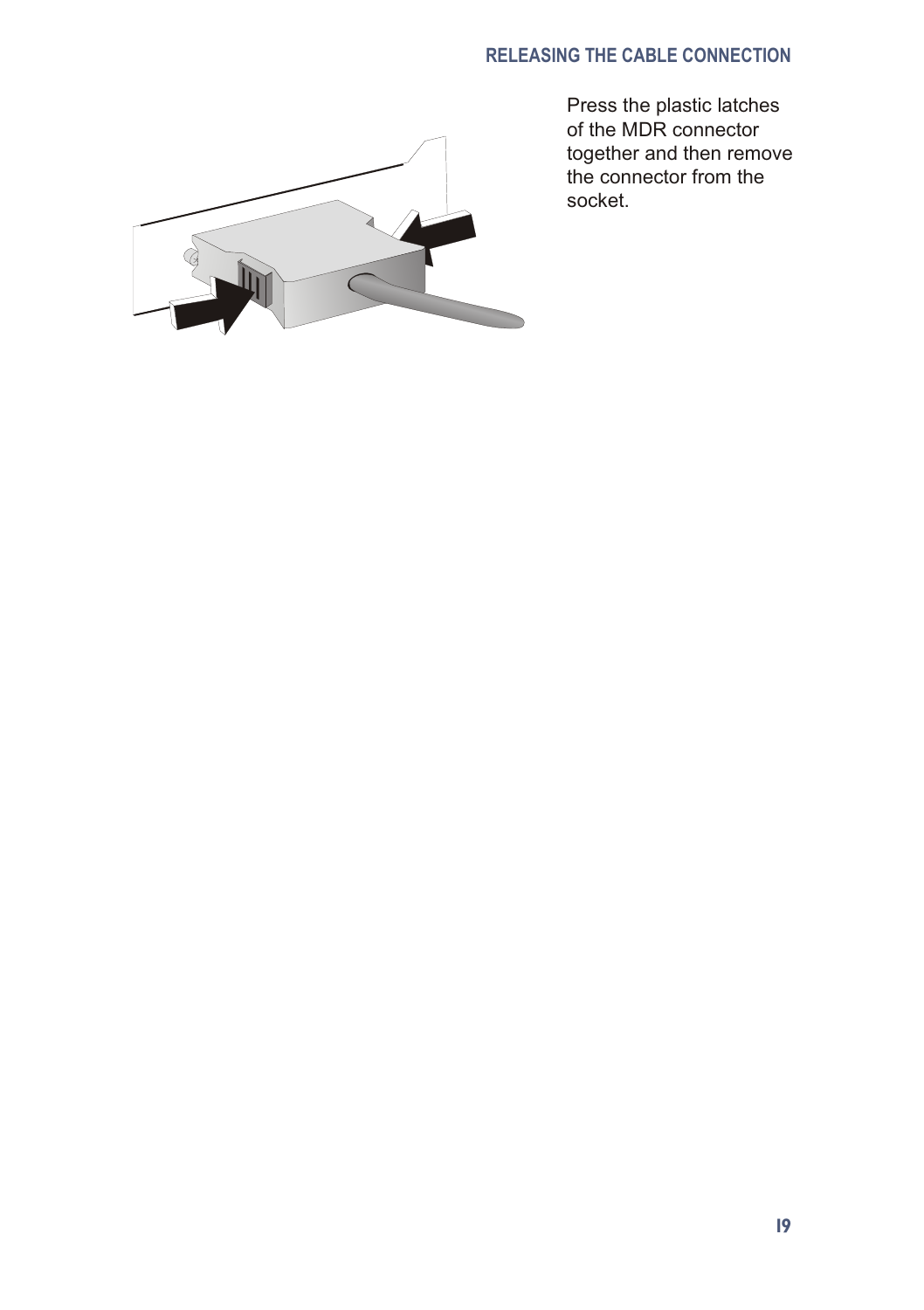# <span id="page-23-0"></span>**Technical Data**

## **BA73A-2**

|                   | Screen size                                                         | 15" (38.1 cm)       |
|-------------------|---------------------------------------------------------------------|---------------------|
|                   | Active screen size<br>(horizontal x vertikal)                       | 304.1 mm x 228.1 mm |
|                   | Cable length                                                        | up to 5m            |
| <b>Dimensions</b> | Dimensions Display Housing (w/o<br>foot. Stand/Hinge (WxHxD in mm)  | 390 x 305 x 57      |
|                   | Dimensions Display Housing (with<br>foot. Stand/Hinge (WxHxD in mm) | 390 x 355 x 232     |
|                   | Footed stand                                                        | 280 x 191           |
|                   | incl. Footed stand                                                  | 7.6 kg              |
| Weight            | Footed stand                                                        | 2.4 kg              |

The following operating conditions are valid for a BA73A-2 that is fitted with all the available modules.

## **BA73A-2 w/o Touch/ capacitive Touch**

| Climate class                | IEC 721 3/3 Class 3K3                                                                                 |  |
|------------------------------|-------------------------------------------------------------------------------------------------------|--|
| <b>Operating temperature</b> | $+5^{\circ}$ C - $+40^{\circ}$ C                                                                      |  |
| <b>Humidity</b>              | 5% - 85%<br>Absolute humidity 1g/m <sup>3</sup> - 25g/m <sup>3</sup><br>Condensation is not permitted |  |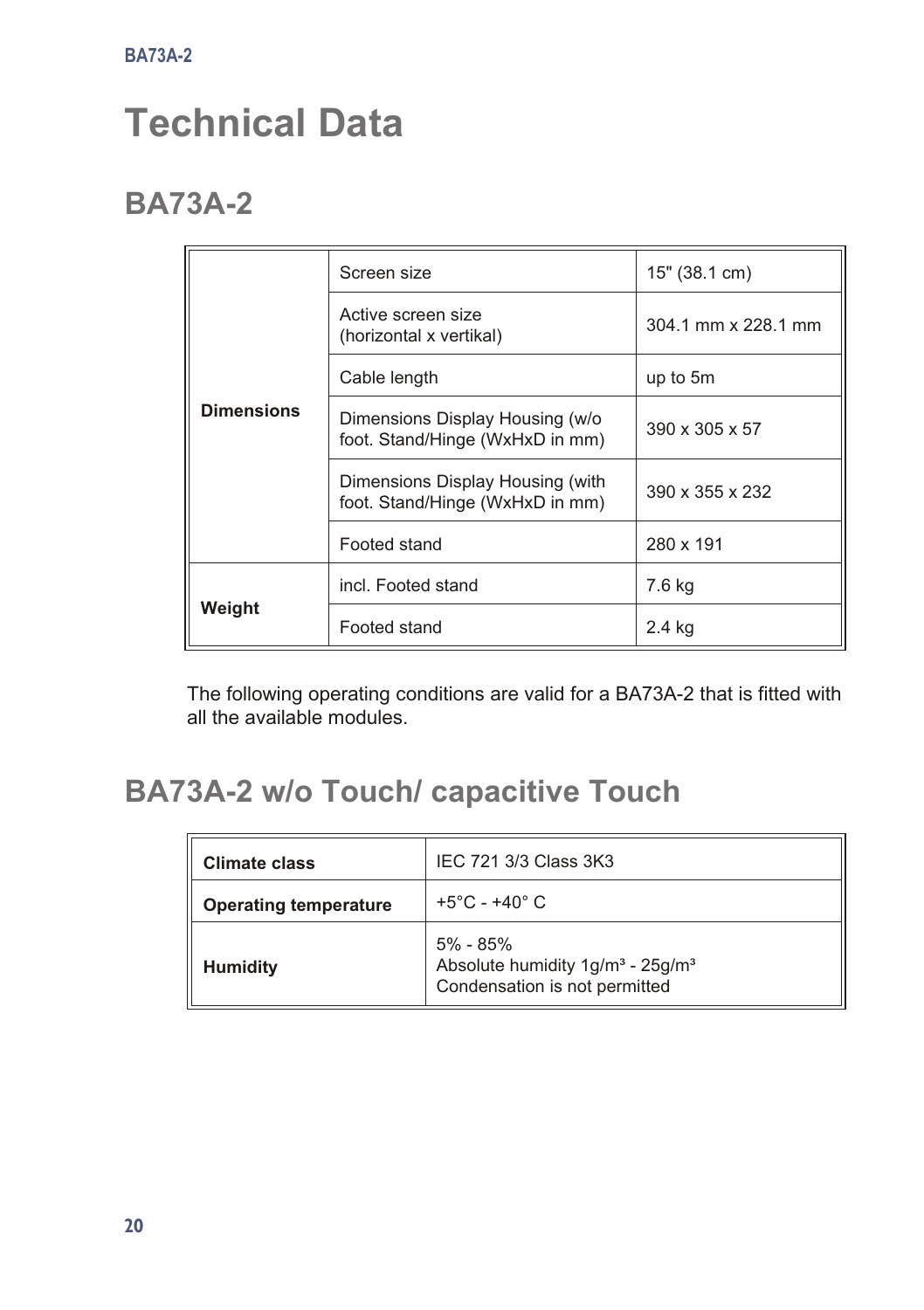# <span id="page-24-0"></span>**BA73A-2 resistive Touch, long time Operation**

| Climate class                | IEC 721 3/3 Class 3K3                  |
|------------------------------|----------------------------------------|
| <b>Operating temperature</b> | $+5^{\circ}$ C - $+40^{\circ}$ C       |
| <b>Humidity</b>              | 20% - 50% rel. humidity, non condensed |

## **BA73A-2 resistive Touch, short time Operation**

| IEC 721 3/3 Class 3K3<br>Climate class |                                                                 |
|----------------------------------------|-----------------------------------------------------------------|
| <b>Operating temperature</b>           | +5°C - +40° C                                                   |
| <b>High Humidity</b>                   | with 80% rel. humidity<br>for max. 2 weeks continuous operation |

## **BA73A-2 Infrared Touch**

| Climate class                | IEC 721 3/3 Class 3K3                            |
|------------------------------|--------------------------------------------------|
| <b>Operating temperature</b> | $+5^{\circ}$ C - $+40^{\circ}$ C                 |
| <b>Humidity</b>              | $10\% - 90\%$<br>non condensed                   |
| <b>Altitude</b>              | Operating: 3.048 m<br>Storage/Transport: 15.240m |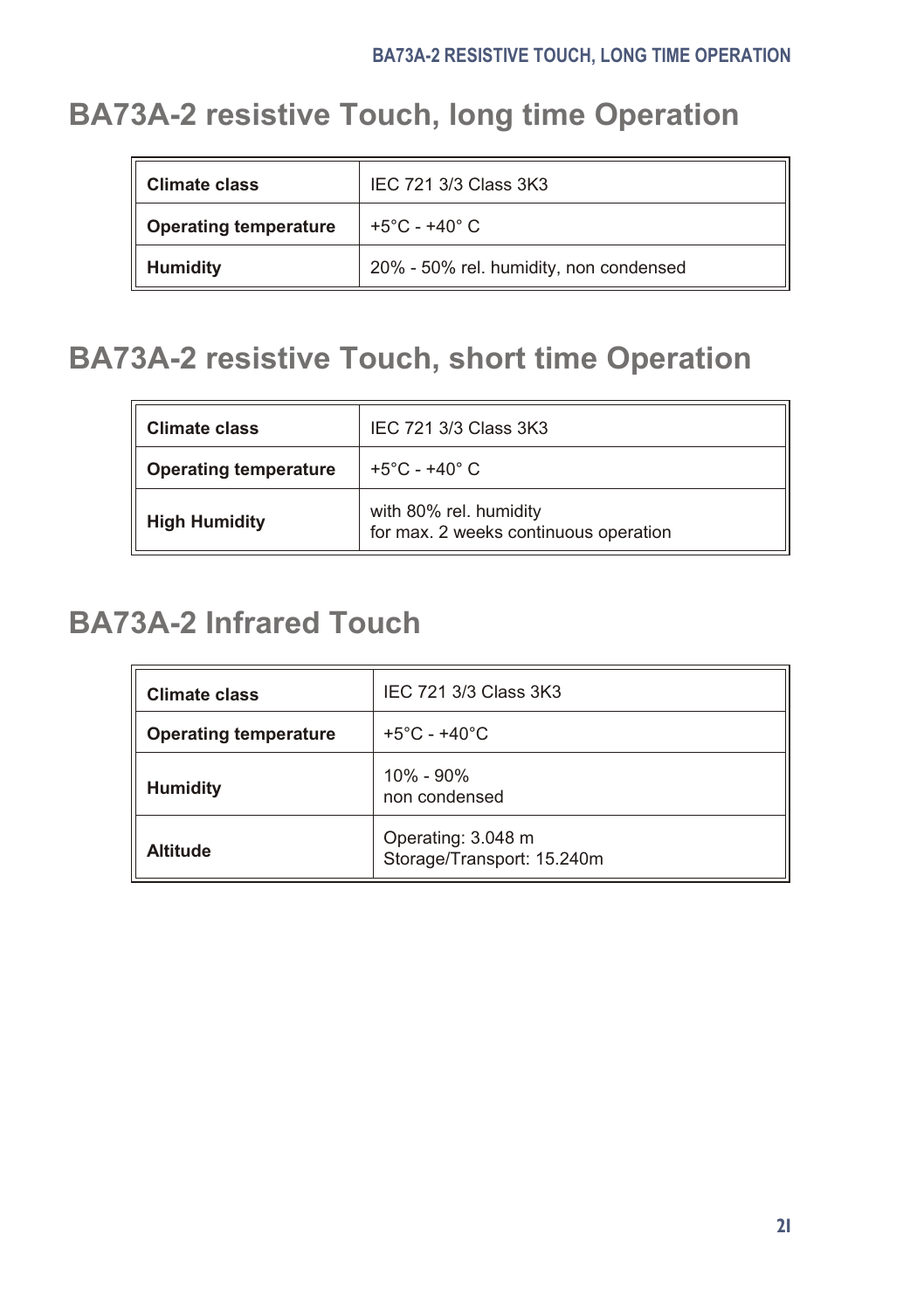# <span id="page-25-0"></span>**TFT/LCD Screen**

|                                                  | Horizontal (KHz) | 48.3                                                                                             |  |
|--------------------------------------------------|------------------|--------------------------------------------------------------------------------------------------|--|
| <b>Frequencies</b>                               | Vertical (Hz)    | 60                                                                                               |  |
|                                                  | Horizontal       | 1024 pixel                                                                                       |  |
|                                                  | Vertical         | 768 pixel                                                                                        |  |
| <b>Solutions</b>                                 | Colour depth     | LCD adapter/graphic PCI controller:<br>RGB 16, 256, 64k,<br>LCD adapter:<br>up to 16 mio. colour |  |
| <b>Pixel Format</b>                              |                  | approx. 0.30 mm x 0.30 mm                                                                        |  |
| Interface                                        |                  | <b>LVDS</b>                                                                                      |  |
| <b>Power consumption</b>                         |                  | Standby 2.0 W<br>Power on 18.5 W                                                                 |  |
| <b>Power Supply</b>                              |                  | 3.3 V from interface                                                                             |  |
| <b>Reading Angle</b><br>right/left<br>top/bottom |                  | $+/- 60^{\circ}$<br>$45^{\circ}/55^{\circ}$                                                      |  |
| <b>Backlight</b>                                 |                  | Twin lamps CCFL, Inverter,<br>Life time: 50,000 h                                                |  |



The backlight is a wearing part and therefore not part of the warranty engagement or part of a possible service agreement. In case of malfunction of the backlight the total LCD has completely changed.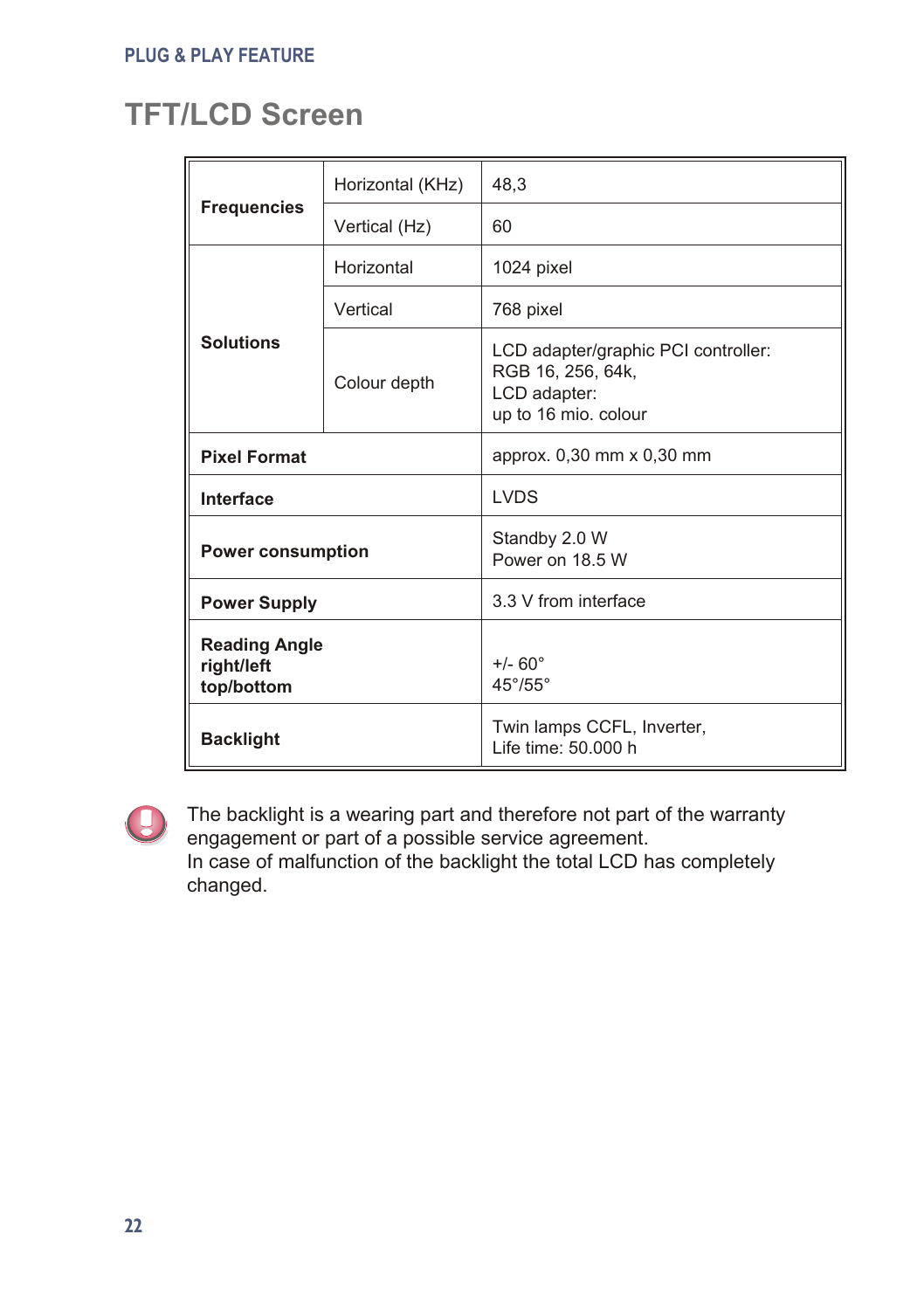| <b>Resolutions</b>       | Horizontal | 999 pixel                                                                               |
|--------------------------|------------|-----------------------------------------------------------------------------------------|
|                          | Vertical   | 999 pixel                                                                               |
| <b>Power supply</b>      |            | 5V from interface                                                                       |
| <b>Power consumption</b> |            | Standby 2.0 W<br>Power on 18.5 W                                                        |
| <b>LCD Technology</b>    |            | Analog capacitive/analog resistive                                                      |
| <b>Surface</b>           |            | Glass protective layer, anti-reflection (capacitive),<br>Polyester topsheet (resistive) |
| Data transfer            |            | Bi-directional, asynchronous, Xon-Xoff-protocol,<br>RS 232, COM5/COM2 2400, Bd 8 bit    |

## <span id="page-26-0"></span>**Touch Screen (optional)**

#### **Identification of 3M Touch**

The picture shows a sample of a BA7x type label. The last digit in the marked field indicates the technology. The "1" signifies a product of 3M. The digit "2" or "3" means a touch of ELO. When the digits "X.X" are missing on the type label and the display has a touch screen, it is a matter of 3M technology.





You can refer the meaning of the digits "2" and "3" on the following page.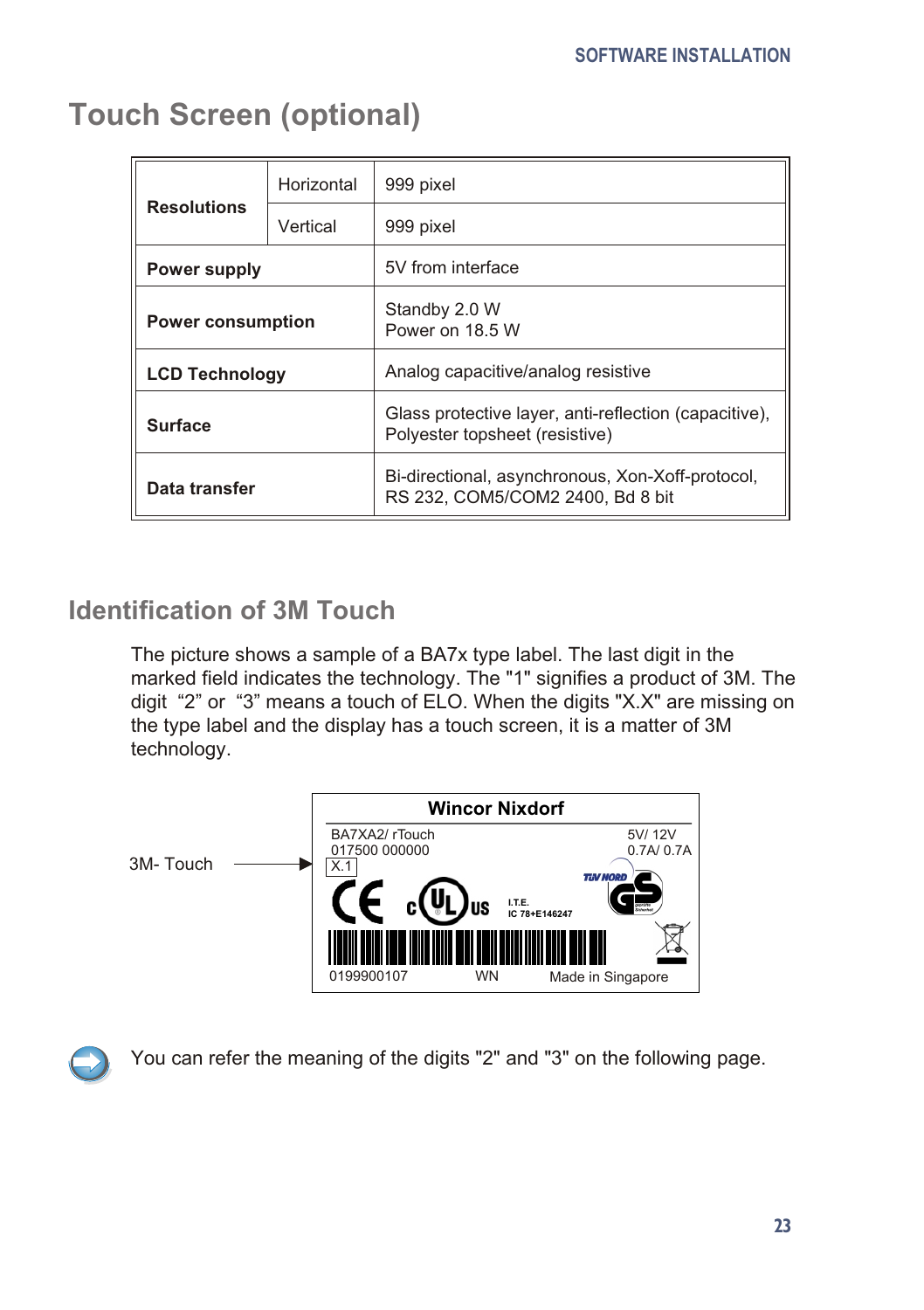# <span id="page-27-0"></span>**ELO IR Touch Screen, ELO R- Touch (optional)**

| <b>Resolutions</b>       | Horizontal | 4096                                                                            |
|--------------------------|------------|---------------------------------------------------------------------------------|
|                          | Vertical   | 4096                                                                            |
| Power supply             |            | 5V from Interface                                                               |
| <b>Power consumption</b> |            | Standby 2.0 W<br>Power on 18.5 W                                                |
| <b>LCD Technology</b>    |            | Infrared                                                                        |
| <b>Surface</b>           |            | Glass protective layer, anti-reflection (IR);<br>Polyester topsheet (resistive) |
| Data transfer            |            | Bi-directional, RS 232, 9600 baud, Bd 8 bit                                     |

#### **Identification of ELO resistive and infrared touch**

The pictures show samples of BA7x type labels. The last digit in the marked field indicates the touch technology. A "2" means a resistive and a "3" an infrared screen.

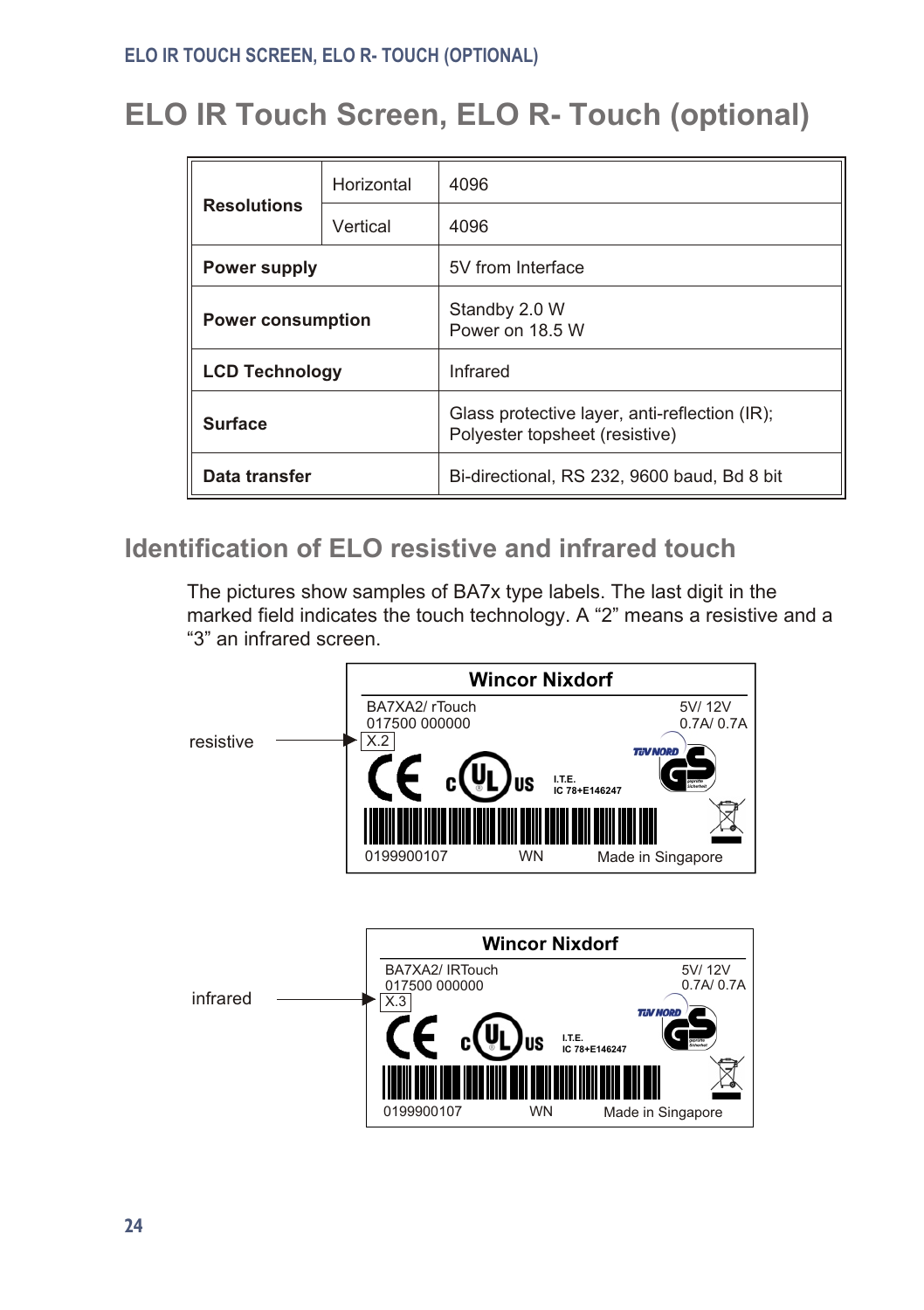## <span id="page-28-0"></span>**Screen Driver Installation**

When installing drivers for the touch pay attention to the following:

- $\blacksquare$  There are substantial differences between drivers for 3M and ELO.
- $\blacksquare$  3M drivers are available for the following operating systems: Windows: Windows XP, WEPOS Linux: WNLPOS.
- $\blacksquare$  ELO drivers are available for the following operating systems: Windows: Windows XP, WEPOS Linux: WNLPOS (FC4) + RedHat9.
- $\blacksquare$  You can either install ELO drivers or 3M drivers. A combined installation of both kinds of drivers is not possible, as parallel operation of both drivers is not feasible.

You can find detailed information about the driver installation in the "Read me" file on the internet.

| Interface                                                     | PCI, 32 Bit                                                                                        |
|---------------------------------------------------------------|----------------------------------------------------------------------------------------------------|
| Mode                                                          | SVGA/XGA                                                                                           |
| <b>Resolution</b>                                             | 800 x 600<br>1024 x 768 (High Colour)                                                              |
| <b>Image Repeat Memory</b>                                    | 4 MB                                                                                               |
| <b>Screen Memory</b><br>Text mode<br>Page mode<br>Linear mode | B800H-BFFFH<br>A000H-AFFFH<br>according PCI                                                        |
| <b>BIOS</b>                                                   | 48 kB, Address C000H-CBFFFH                                                                        |
| <b>Connections</b>                                            | 1) 40-pin MDR-connector for LCD, Touch<br>Screen and beeper<br>2) 9-pin socket for COM6 connection |

### **Graphic PCI Controller**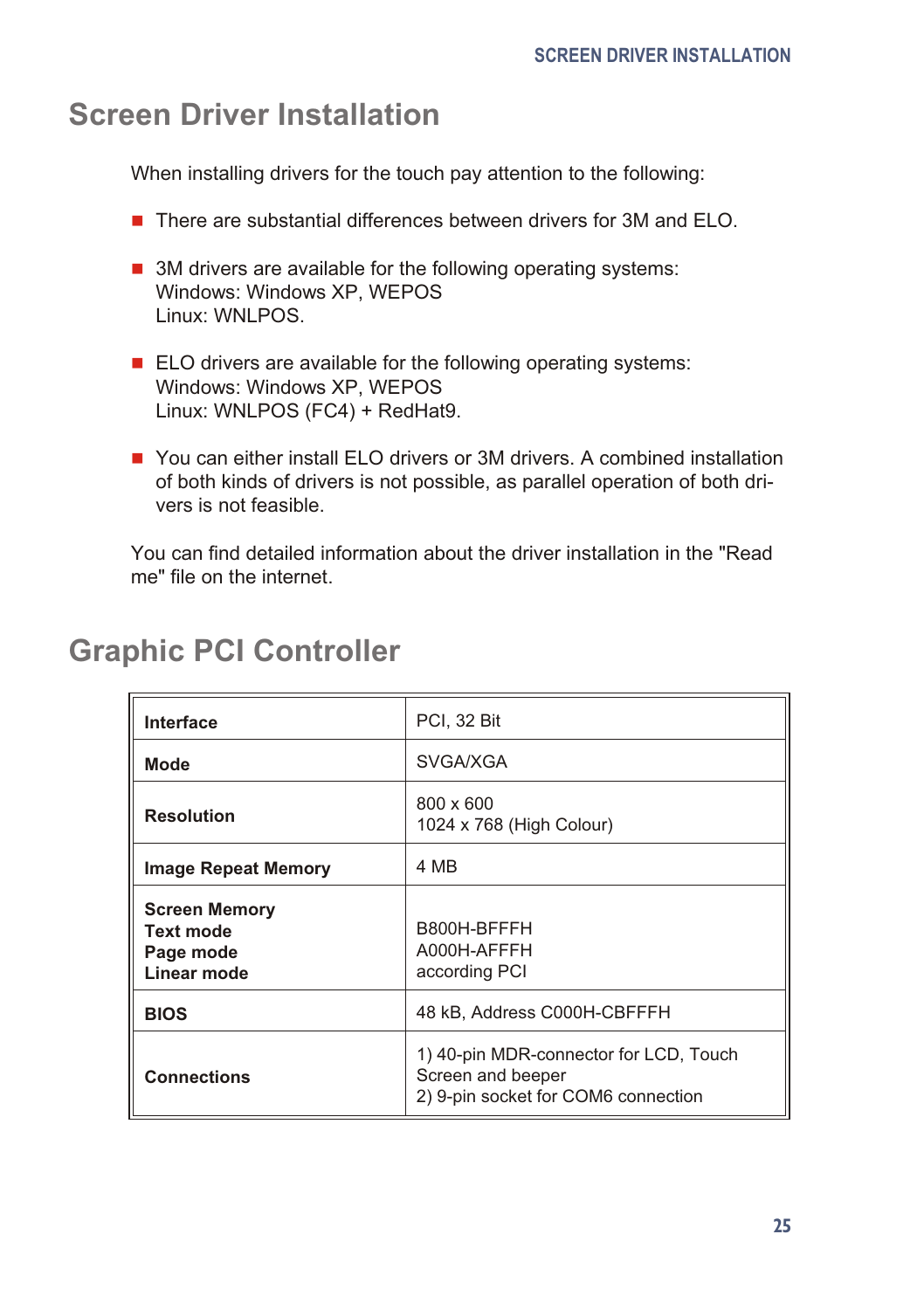<span id="page-29-0"></span>

| <b>TFT cable</b>           | 40-pin connector |                        |
|----------------------------|------------------|------------------------|
| <b>Power Consumption</b>   | 2.5 W            |                        |
| <b>Current Consumption</b> | 5V<br>12V        | 480 mA<br>50 mA/ 30 mA |

# **Current Consumption of the Screen Module**

Consisting of an LCD display, Touch Screen incl. controller, inverter, interface.

| $\parallel$ 1 A    | + 12V (Normal Mode)  |
|--------------------|----------------------|
| $\parallel$ 0 mA   | + 12V (Standby Mode) |
| $\parallel$ 1 A    | +5V (Normal Mode)    |
| $\parallel$ 400 mA | +5V (Standby Mode)   |
|                    |                      |

# **Power Save Mode**

 $\overline{a}$ 

The flat screen dispose of a power save mode.

| <b>Operating System</b>       | Power Save                                    |
|-------------------------------|-----------------------------------------------|
| MS DOS                        | VESA function, control by application program |
| WIN xx                        | <b>WIN Power Save Mode</b>                    |
| Linux<br><b>BEETLE CPU E1</b> | VESA function, control by application program |

The wake up from Power Save Mode is possible by Touch or keyboard entry.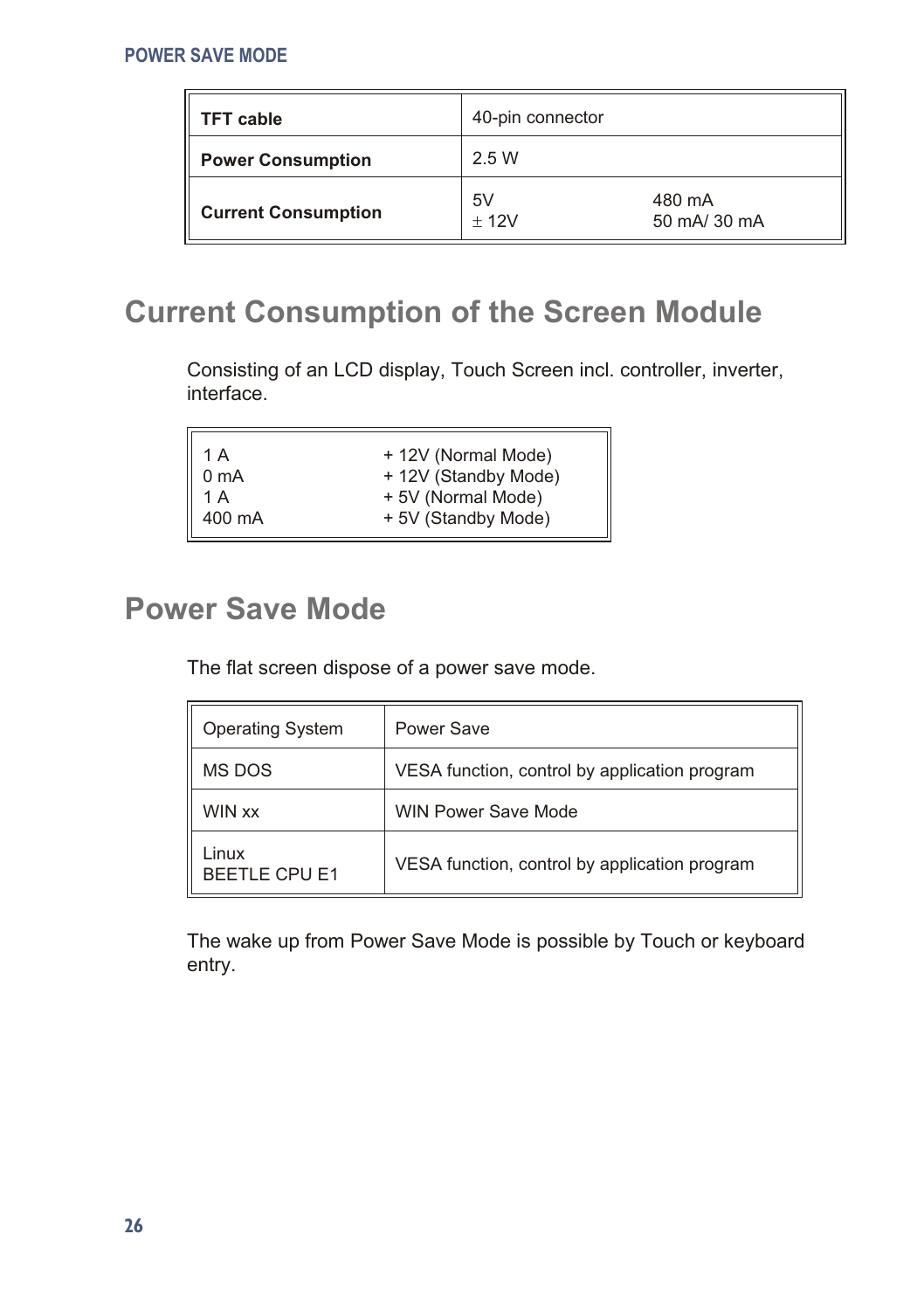# <span id="page-30-0"></span>**Plug & Play Feature**

The flat panel display is featured with the Plug and Play property. This prpperty is a subset of the EDID specification. Plug and Play feature is only possible if all components are equipped with this property:

- BA73-2.
- **THE TE SET IS NOTE A** (This cable with this add-on of Plug and Play is delivered for a fairly long time),
- $\blacksquare$  LCD adapter or controller
	- ◆ E1 LCD/TFT adapter A or D2 LCD/TFT adapter A DDC (DDC allows the data transfer between monitor and graphic card and provides the realisation of Plug and Play)
	- $\bullet$  qraphic PCI controller (Plug and Play Feature for the LCD pixel solution and timing).



By using the components without Plug and Play property the values are setting automatically onto the LCD pixel solution or timing via jumper setting of the CPU ONBOARD GRAPHIC or the graphic PCI controller.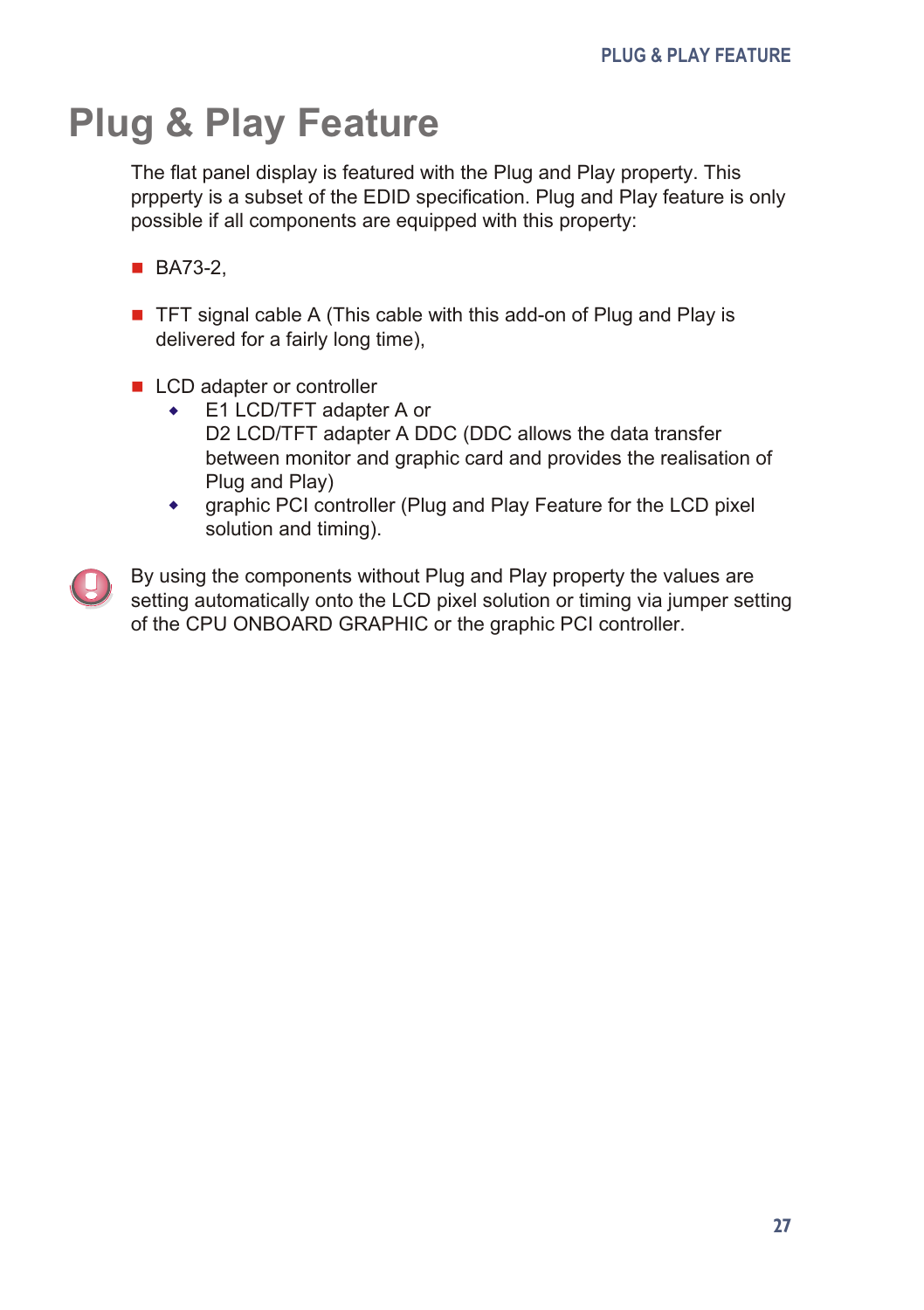# <span id="page-31-0"></span>**Programming the MSR**

Two kinds of magnetic card readers (MSR) are possible. In the first version the MSR is programmable and in the last edition it is non-programmable. By programming the magnetic card reader you have the possibility to flexibly adiust the MSR to your special needs.

- $\blacksquare$  Define special start codes and end codes for the files of the tracks of the MSR, in which the datas of the tracks have been retained the format ISO 7811,
- $\blacksquare$  port your existing software application with less effort, as you can keep up the interface of the MSR.

#### **Fi les**

The following files are available on the internet:

| KBUTI.EXE    | Dialogue utility for programming the keyboard            |
|--------------|----------------------------------------------------------|
| KBUTIHLP.HLP | Help file for the dialogue utility                       |
| SENDKBT.EXE  | To send a table to the MSR from a file                   |
| RCVKBT.EXE   | To receive a table of the MSR and save it in a           |
|              | file                                                     |
| KB2DEF.EXE   | To reset a MSR to the default state                      |
| KBCHKDEF.EXE | To check for state of the MSR (default or<br>programmed) |
| README.TXT   | Readme file for programming keyboards and<br>the MSR.    |

Programming the magnetic card reader is described in detail in the Readme file.

#### **Mode**

The magnetic card reader can work in different modes:

| "Windows Mode" | This is the default state of the MSR (not |
|----------------|-------------------------------------------|
|                | programmed)                               |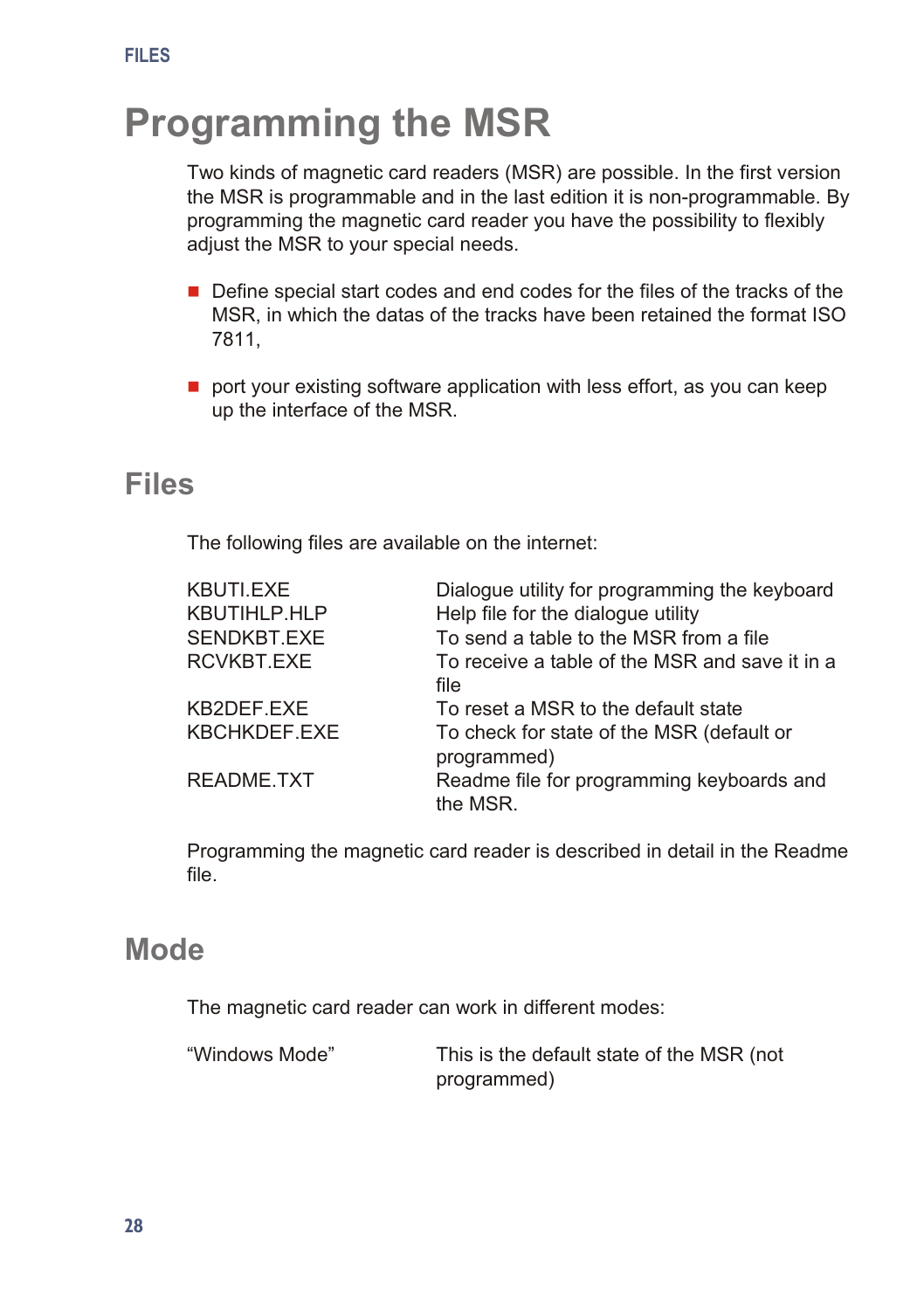<span id="page-32-0"></span>

| "DOS Mode" | This state is used by the Retail Device Interface |
|------------|---------------------------------------------------|
|            | (RDI), it is entered by rsp. commands from        |
|            | Windows Mode                                      |

"Programmed" In this state a table has been sent to the MSR and is stored in Flash memory; the table controls what codes are sent for magnetic card rea der

Moreover there are mixed modes possible: "Programmed" for the magnetic card reader "Windows" or "DOS-Modus"

The DOS Mode is primarily used by RDI, the Windows Mode is used by the OPOS components. A description of this protocol can be sent to you by Wincor Nixdorf on request. When developing new software you should generally use the Windows Mode.

### **Main functions**

The dialogue utility KBUTI.EXE serves to:

- $\blacksquare$  programming the codes for the magnetic card reader
- $\blacksquare$  send a table of the MSR out of a file
- $\blacksquare$  receive a MSR table and save it into a file
- $\blacksquare$  reset the MSR into the default state, i.e. Windows Modus and Default codes for the MSR
- $n$  check for state of the MSR

So the functionality of the programs

- **n** SENDKBT.FXF
- **RCVKBT FXF**
- **KB2DEF FXF**
- **KBCHKDEF EXE**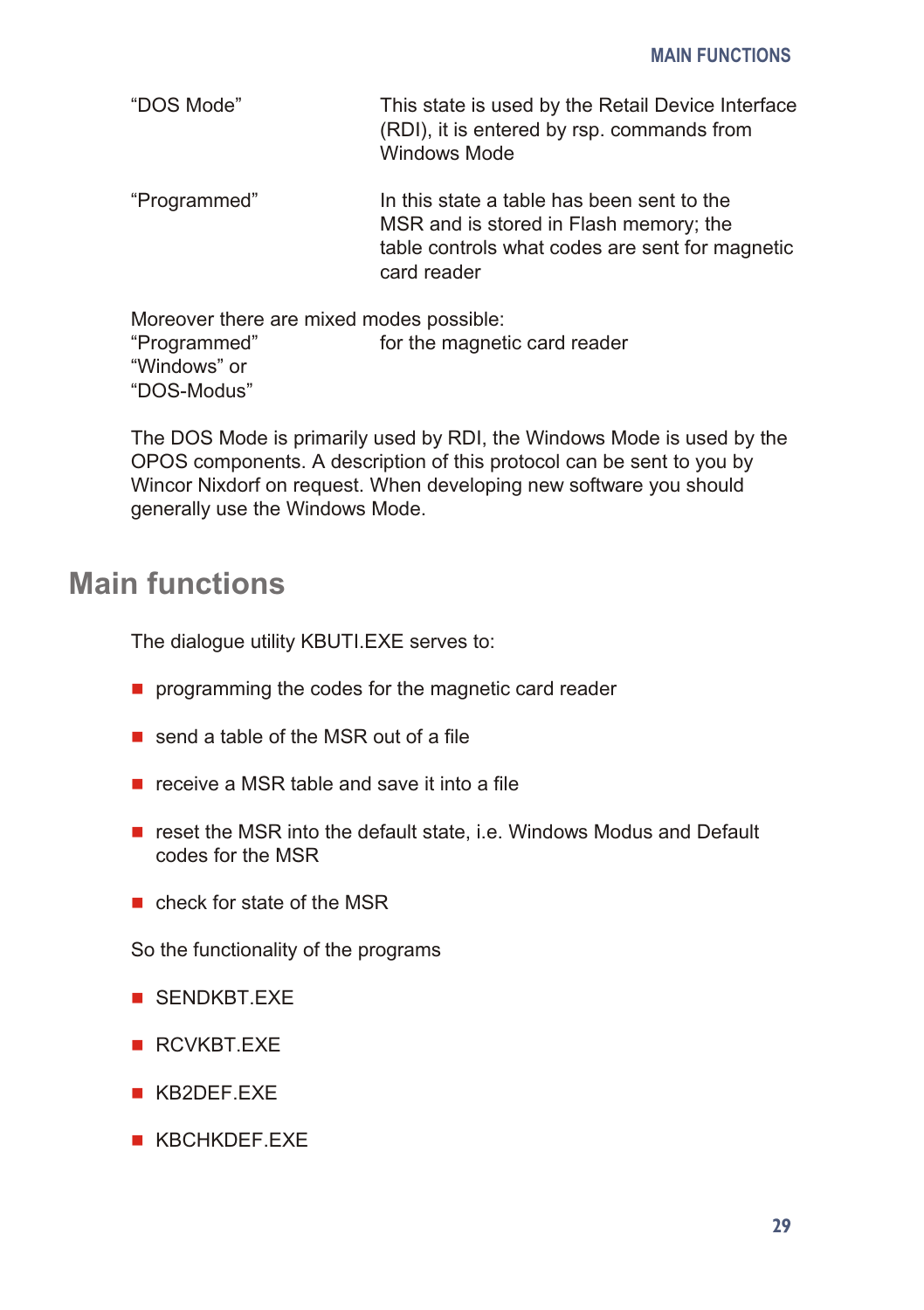<span id="page-33-0"></span>is part of the dialoque utility KBUTI.EXE. These 4 programs therefore are intended to be used in conjunction with .BAT files. They return values that can be checked using ERRORLEVEL. You will find the values returned together with an example in the Readme file.

Files containing tables for the MSR have by convention the extension .KBT.

#### **Keyboard Connection**

To program a MSR connect it directly to the BEETLE system (or a PC with Mini-DIN connector). This interface is named the primary keyboard interface.

A standard PC keyboard or TA58, then is connected to the secondary keyboard interface of the MSR. So the controller of the MSR has a keyboard wedge, whose inputs are not equivalent. Commands from the system are sent to the primary interface and may then be transferred to the se condary interface. A reaction of the system to a key stroke is trans mitted to the keyboard, which key has been pressed or released.

#### **Note**

You must only connect one keyboard-MF- keyboard, TA85 or TA58 without MSR to the secondary keyboard interface of the controller. You must not connect the controller (primary keyboard interface) to the secondary keyboard interface of the TA85P or TA58.

#### **Help**

The dialogue utility KBUTI.EXE has a context sensitive help, which is activated as usual with the F1 key.

### **Creating Tables**

Tables can be created with the utility KBUTI.EXE

- under DOS
- $\blacksquare$  in DOS Mode of Windows 9x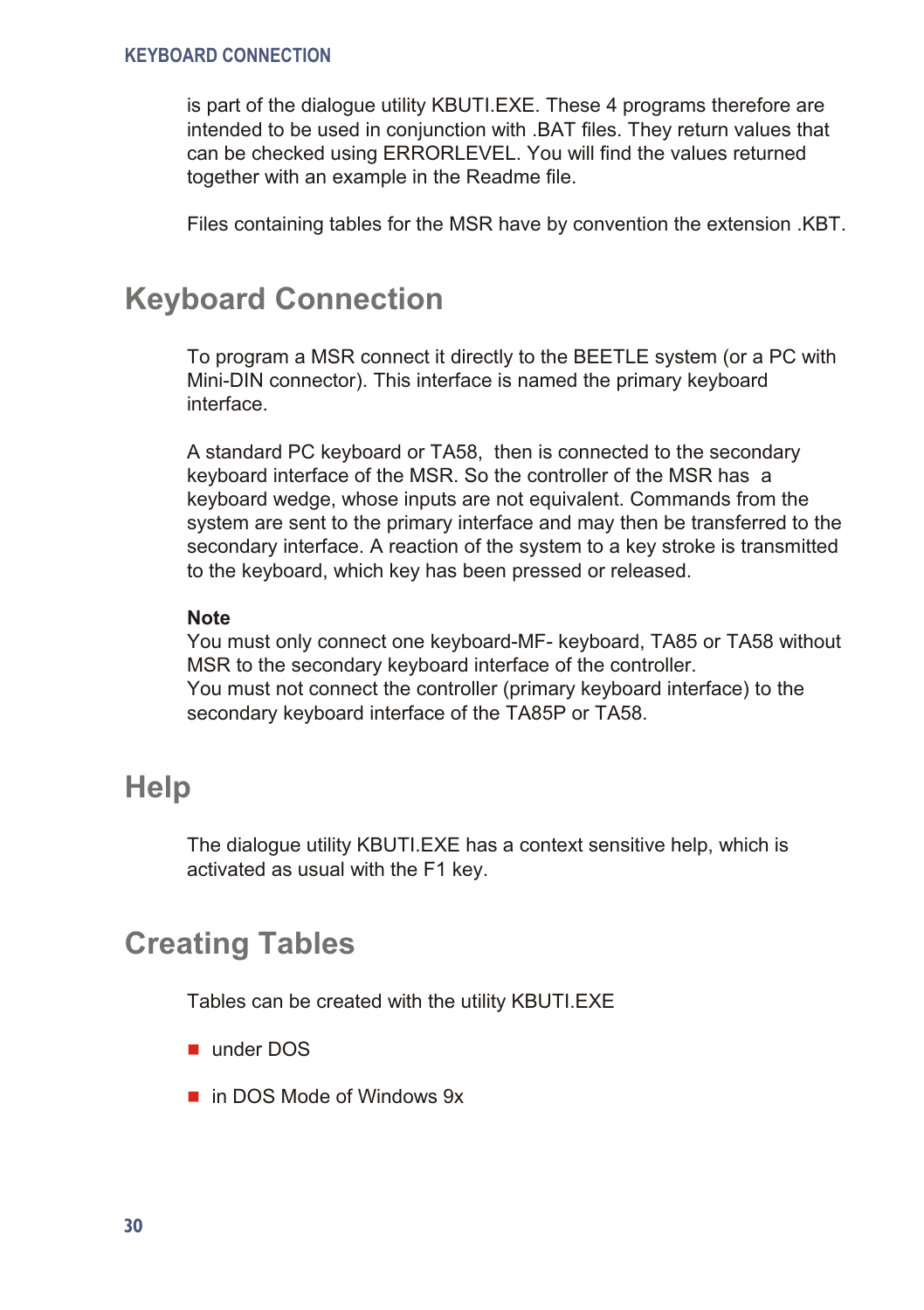- $\Box$  in a DOS window of Windows 9x
- $\blacksquare$  and in a DOS window of Windows NT, Windows 2000 and Windows XP.

Sending and Receiving tables, however, is only possible under MS DOS or Windows 9x. The restrictions of Windows NT/ 2000/ XP do not allow this.

- $a$
- $\blacksquare$  A
- n \*
- $\blacksquare$  00
- $\blacksquare$  {Ctrl+F5}
- $\blacksquare$  {Shift+F8}
- $\blacksquare$  {Alt+F1}
- $\blacksquare$  {Alt+#123}
- $\blacksquare$  {Ctrl+f}{Alt+#240}

For a number of codes symbolic names are available, like F1, ... F12, Shift, Ctrl, Alt, AltGr, Enter, Return, Left, PaUp etc.

Specification of codes not only may be done in symbolic form like above, but also as hexadecimal 8042 scan codes. This, however, is only in a few cases required and will make sense!



Specifying hexadecimal scan codes should be avoided at all, unless there are good reasons! A fairly good knowledge of their structure and all their details is required!

Before programming the following is to be defined:

- $\blacksquare$  Target MSR (can not be changed later)
- Keyboard language, e.g. US for USA, GR for Germany etc.

Specification of the language is required to allow the MSR to deliver such codes, that can be interpreted later correctly by the language keyboard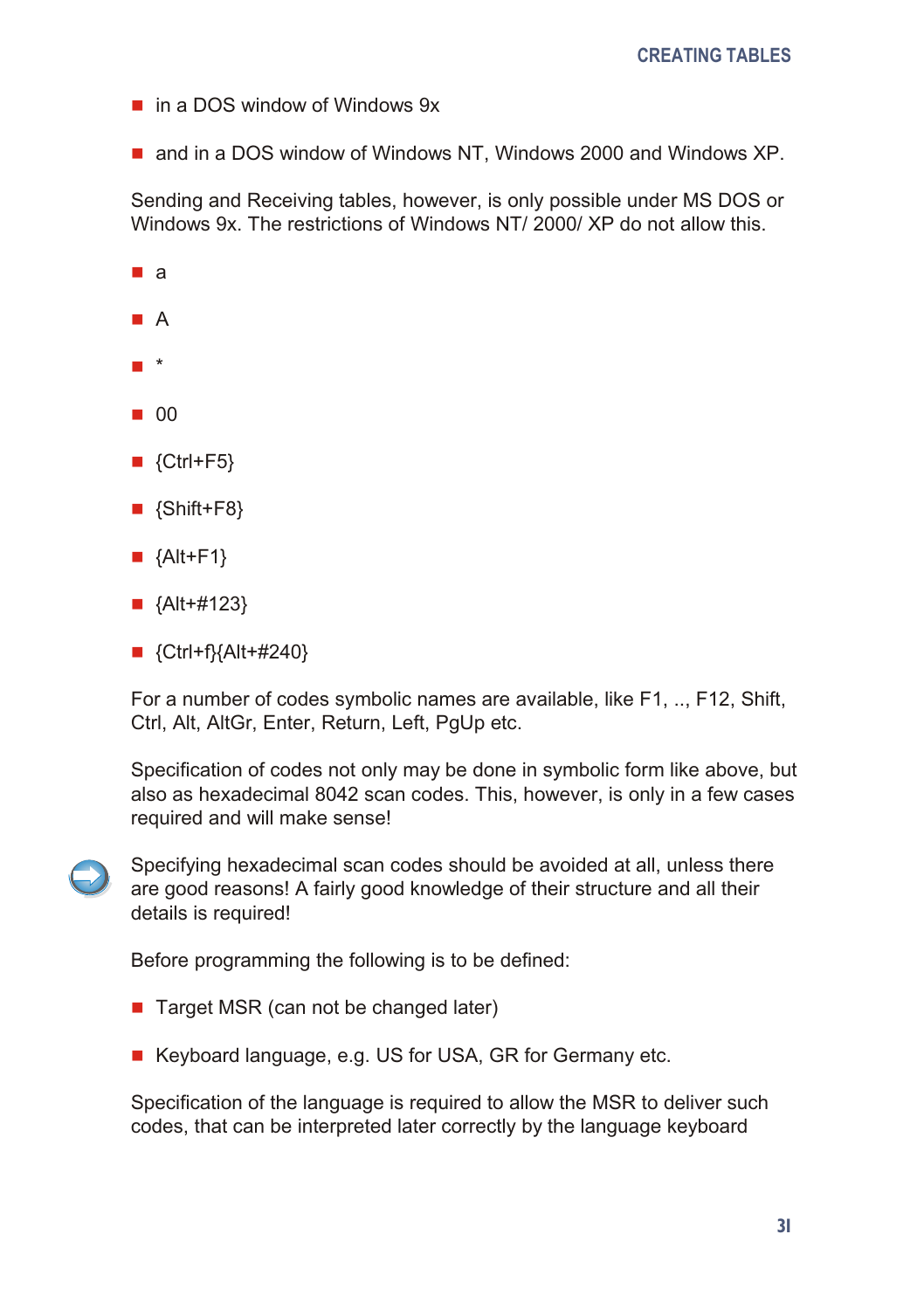#### <span id="page-35-0"></span>**SENDING AND RECEIVING TABLES**

driver for the rsp. country. The target configuration is important, not the configuration at the time when the table is created.

For the codes of the data of the various tracks of the swipe card reader and insertion rsp. removal of a waiter key, header and trailer codes can be programmed. This allows the application to distinguish those from normal key strokes.

The codes assigned can be viewed with the help of KBUTI.EXE. They also can be shown in a more compact form on the screen or for documentation purposes can be written into a file with extension .TXT or directly be sent to a printer (LPT1).

#### **Sending and Receiving Tables**

The codes assigned are stored in a file with default extension .KBT. Such files can be loaded by the dialogue utility KBUTI.EXE and the tables sent to the MSR. They also can be sent directly from such files by the batch utility SENDKBT.EXE. Accordingly KBUTI.EXE may receive a table from the MSR, which then can be viewed or stored in a .KBT file. This, however, can also be done using RCVKBT.EXE by specifying the file name as a parameter.



During transmission of tables no keyboard activity is allowed, such as be key presses, key position change, or changing state of waiter key, otherwise the transmission may be influenced badly!

### **Use ful Hints**

Programming keyboards by tables of MSR allows a very flexibility. However, one should bear in mind about the task of a technician in the field! From logistics point of view it should be ensured that:

- $\blacksquare$  Spare keyboards are delivered always loaded with customer specific tables
- $\blacksquare$  with starting the system the tables are loaded automatically.

The batch utilities

 $\blacksquare$  SENDKBT FXF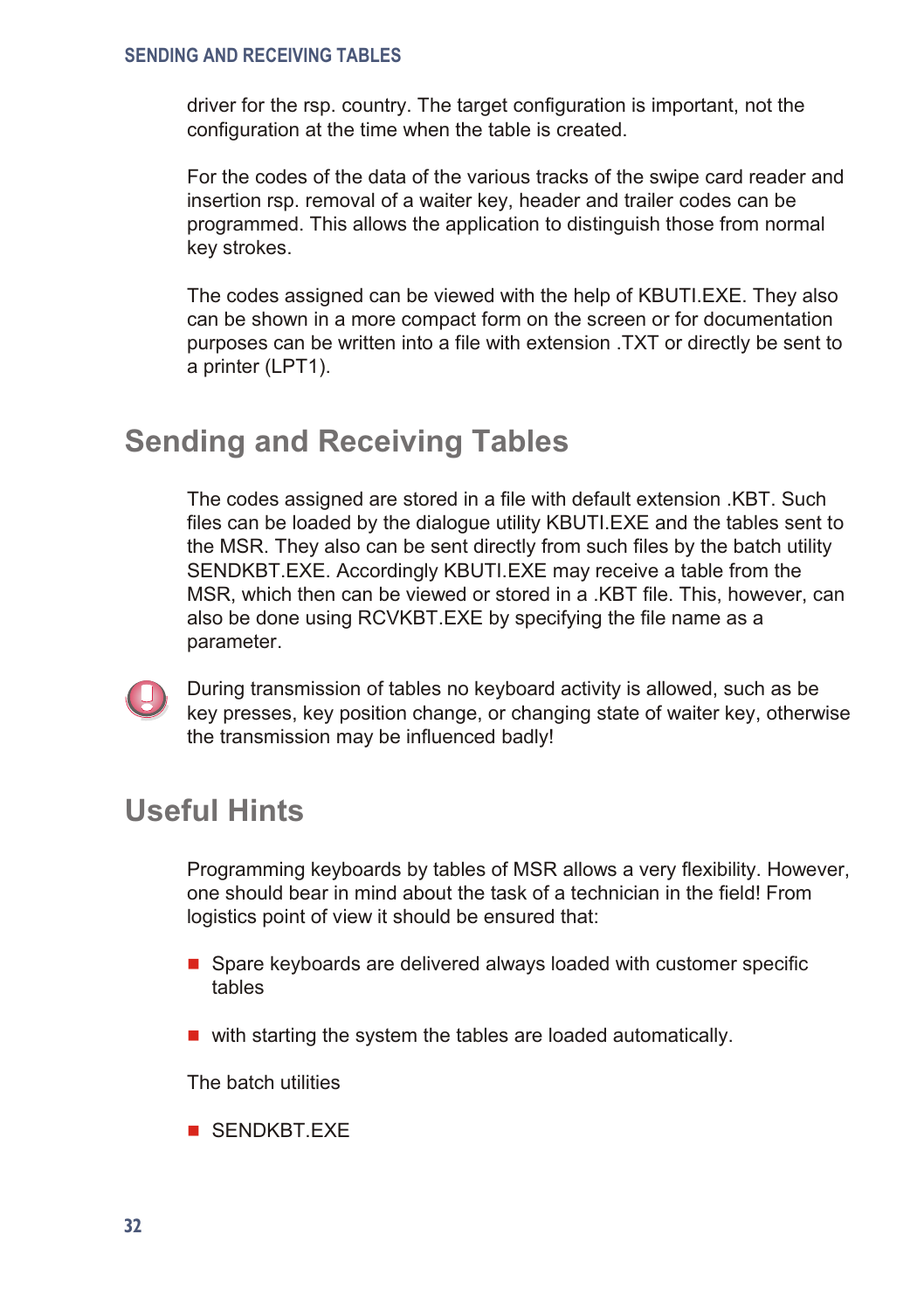- $RCVKRT$ FXF
- n KB2DEF.EXE
- **KBCHKDEF EXE**

are provided especially for this situation to allow support of the technicians. However, the programs alone are not helpful for a technician!

Instead they should be available dependent on the solution on disks together with rsp. tables at the site. Also they should be executable with the resources available there!

Take care, that there must not be any keyboard activity when they are executed! This has to be strongly observed, if such a utility is run automatically at start of the system! This at least requires proper error handling rsp. retries in the execution of .BAT files.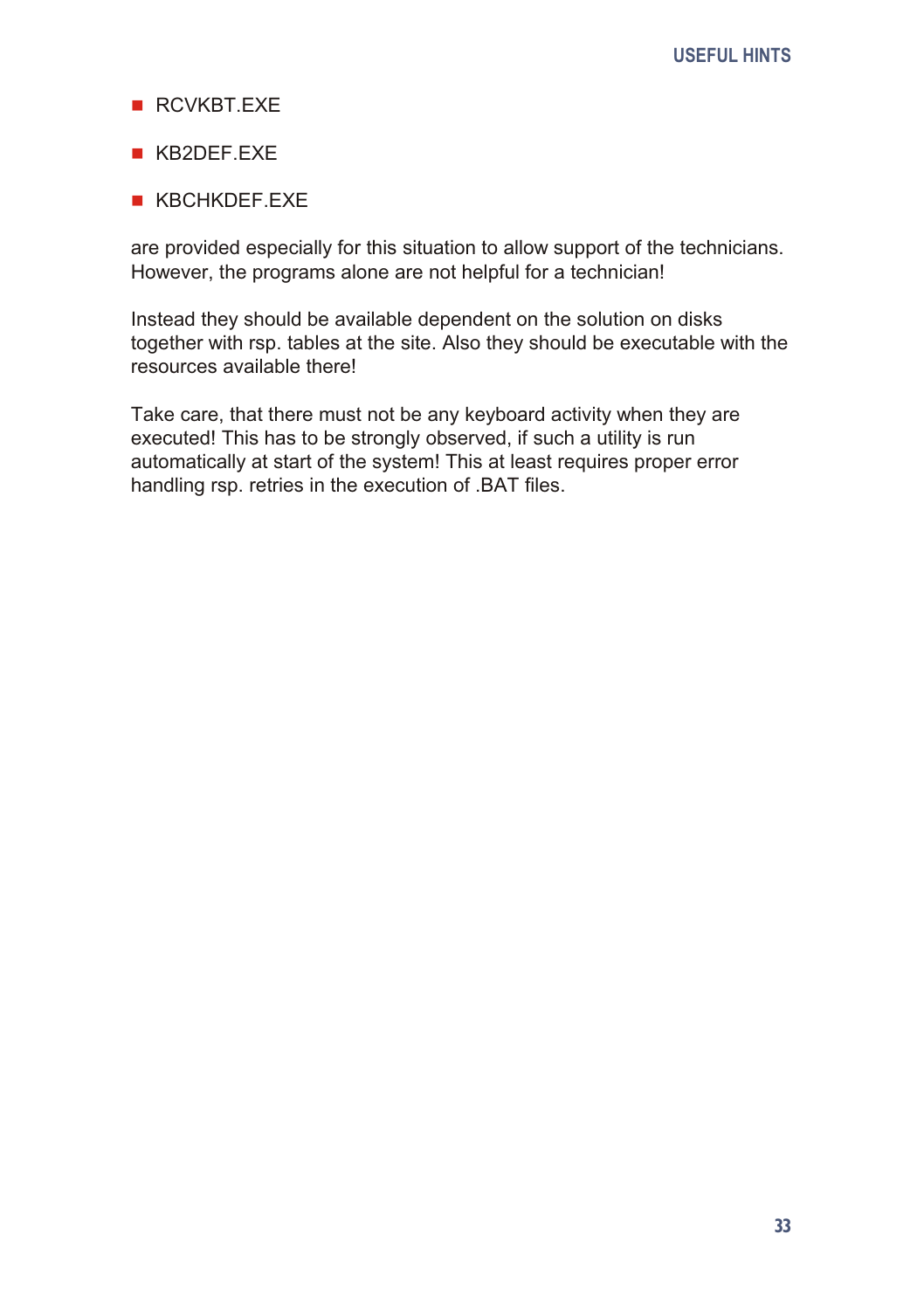# <span id="page-37-0"></span>**Manufacturer's Declaration and Approval**

### **General Authorization**

 $\epsilon$ 

This device fulfills the requirements of the EEC standard 89/336/EWG "Electromagnetic Compatibility". Therefore, you will find the CE mark on the device or packaging.

# **FCC-Class A Declaration**

This equipment has been tested and found to comply with the limits for a Class A digital device, pursuant to part 15 of the FCC Rules. These limits are designed to provide reasonable protection against harmful interference when the equipment is operated in a commercial environment. This equipment generates, uses, and can radiate radio frequency energy and, if not installed and used in accordance with the instruction manual, may cause harmful interference to radio communications.

Operation of this equipment in a residential area is likely to cause harmful interference in which case the user will be required to correct the interference at his own expense.

Modifications not authorized by the manufacturer may void users authority to operate this device.

This class A digital apparatus complies with Canadian ICES-003. Cet appareil numerique de la classe A est conforme à la norme NMB-003 du Canada.

### **Tested Safety**



The BA73A-2 has been awarded the GS symbol for "Geprüfte Sicherheit" (tested safety). BA73A-2 fulfills the requirements for ergonomy according to ISO 13406-2.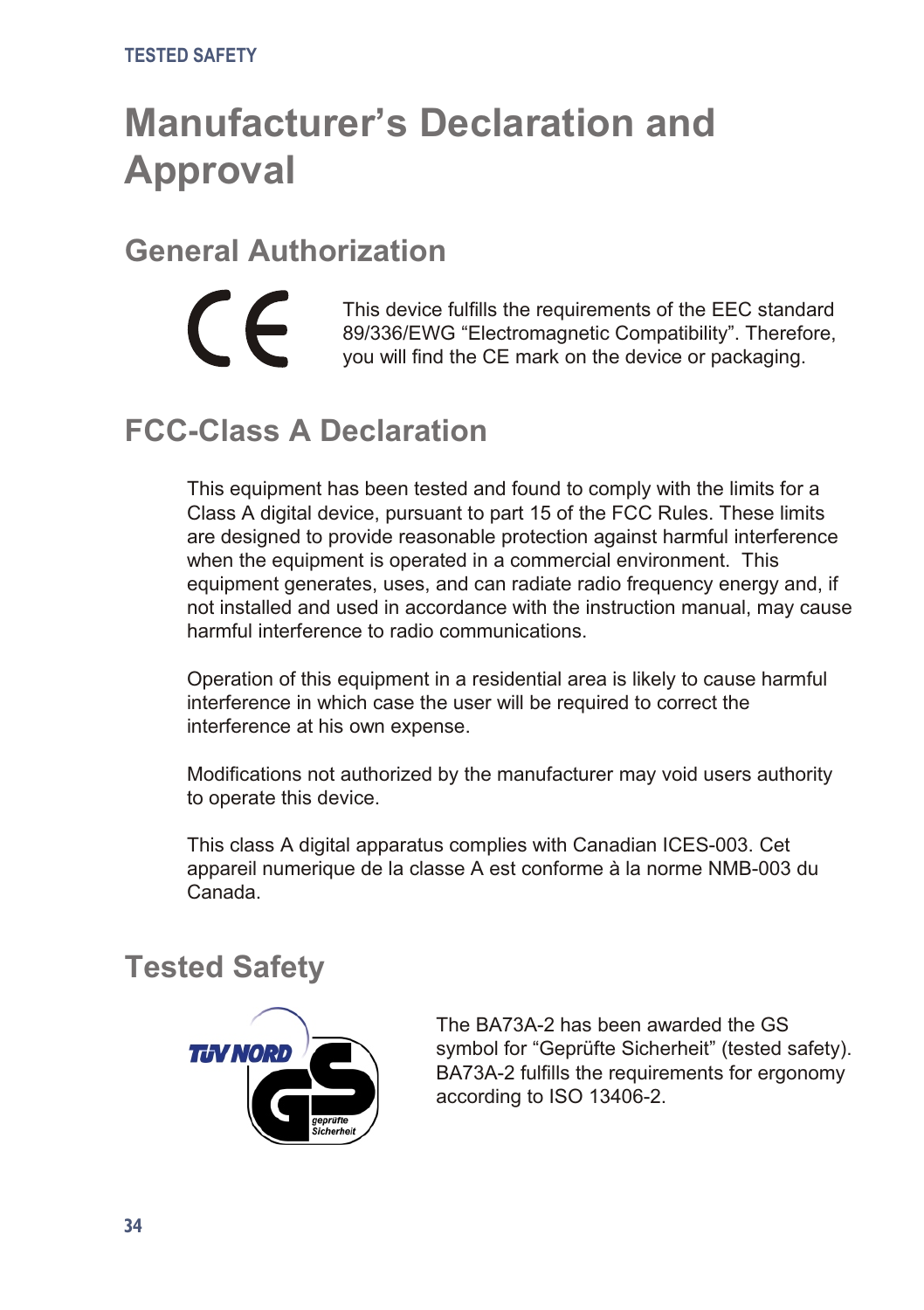<span id="page-38-0"></span>

Additionally, the BA73A-2 has been awarded the cUL- and UL- symbol.

Accessory LCD monitor BA73A-2 for use with UL-listed computers.

# **User Information**

Wincor Nixdorf International GmbH does not accept responsibility for radio and TV interference and faults that are caused by unauthorized changes that have been made to the devices. Furthermore, cables or other devices that have not been approved by Wincor Nixdorf may not be connected to the device. The user is responsible for any faults and interference that are caused as a result.



Repair work on the devices should only be carried out by authorized and specially trained personnel. Improper repairs will lead to the loss of any quarantee and liability claims.



Extension boards with electrostatically endangered components can be  $\mathbf{\hat{f}}$  dentified with this label.

# **Safety Information**

This device conforms to the corresponding safety regulations for information technology devices, including electronic office machines for use in the office environment

- $\blacksquare$  If the device is moved from a cold environment to a warmer room where it is to be operated, condensation could occur. The device must be completely dry before being put into operation. Therefore an acclimatization time of at least two hours should be accounted for
- $\blacksquare$  Lay all cables and supply lines so that nobody can tread on them or trip over them.
- $\blacksquare$  Data cables should neither be connected nor removed during electrical storms.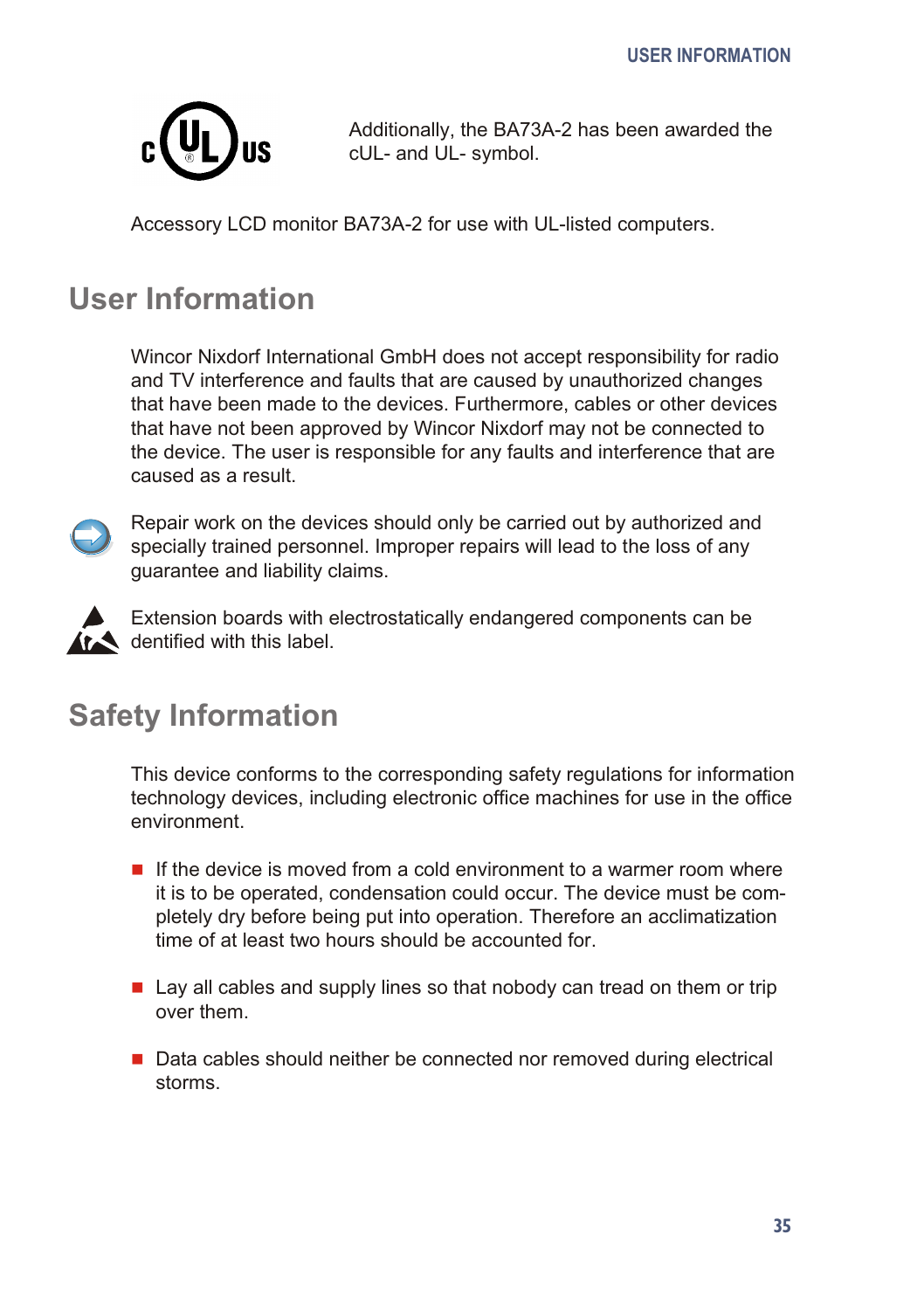#### <span id="page-39-0"></span>**INSTRUCTIONS FOR MAINTENANCE**

- Protect the device from vibrations, dust, moisture and heat, and only transport the device in its original packaging (to protect it against impact and blows).
- $\blacksquare$  Take care to ensure that no foreign objects (e.g. paper clips) or liquids can get into the inside of the device, as this could cause electrical shocks or short circuits.
- $\blacksquare$  In case of emergencies (e.g. da maged housing, liquid or foreign objects getting into the device), the device should be switched off immediately, the mains plug of the BEETLE or PC should be removed, and the Wincor Nixdorf customer service should be contacted.



If the LCD display element is broken and the liquid crystal solution leaks out of the display and onto your hands, clothing etc, wash your hands or clothing immediately with soap or alcohol, holding them under running water for at least 15 minutes. If the liquid comes into contact with your eyes, please consult a doctor immediately.

Generally you should connect IT-devices only to power supply systems with separately guided protective earth conductor (PE), known as TN-S net works. Do not use PEN conductors! Please also observe the recommendations of the norm DIN VDE 0100, part 540, Appendix C2, as well as EN50174-2, §5.4.3.

### **Instructions for Maintenance**

Clean your BA73A-2 requiarly with an appropriate surface cleaning product. Make sure that the device is switched off, connector cables are unplugged and that no moisture is allowed to get into the inside of the device.

Please observe the maintenance and cleaning instructions for each of the BA73A-2 components. These instructions can be found in their respective chapters.

#### **Warranty**

Wincor Nixdorf guarantees generally a warranty engagement for 12 months beginning with the date of delivery. This warranty engagement covers all those damages which occur despite a normal use of the product.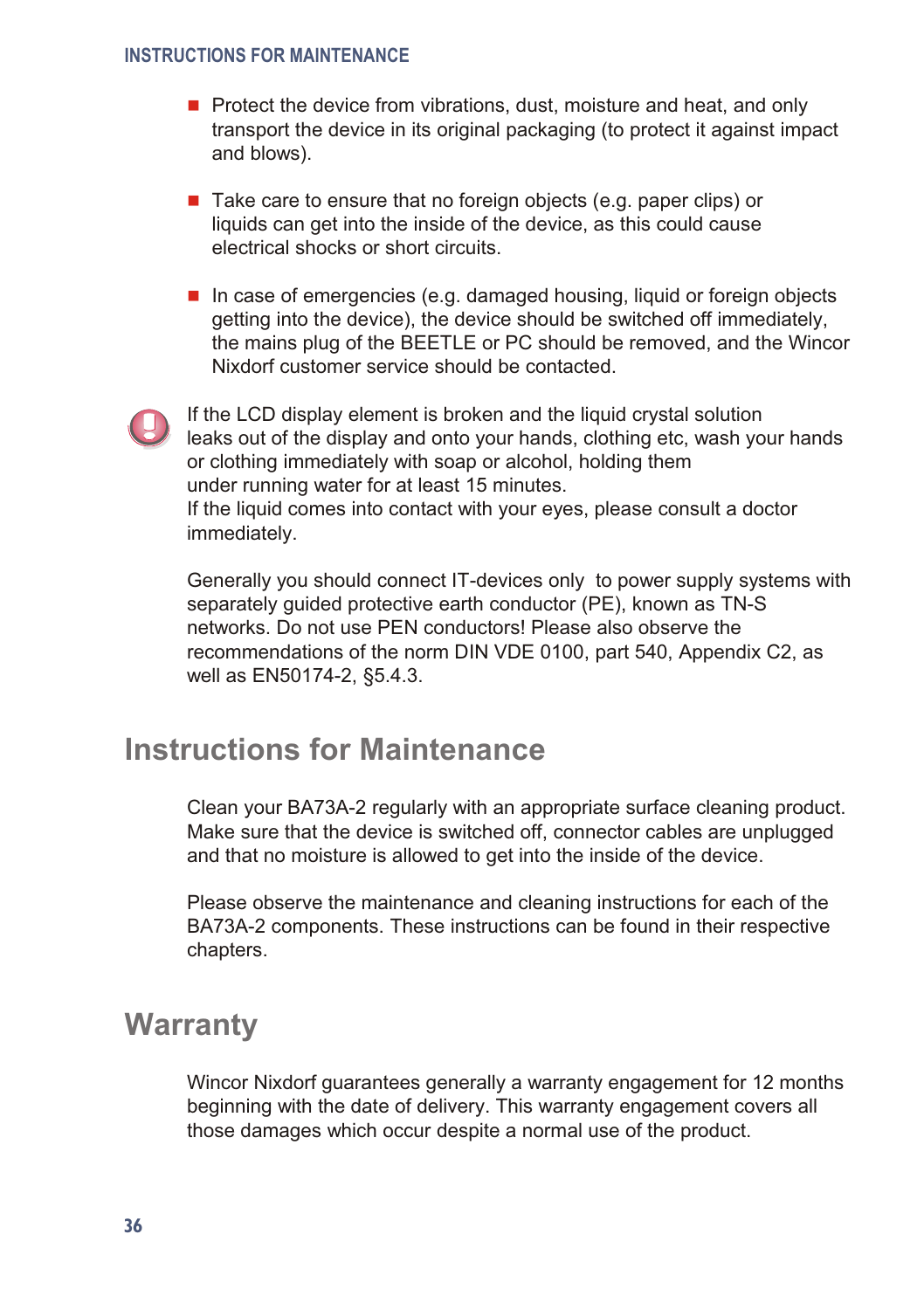<span id="page-40-0"></span>Damages because of

- $\blacksquare$  improper or insufficient maintenance,
- $\blacksquare$  improper use of the product or unauthorized modifications of the product,
- $\blacksquare$  inadequate location or surroundings

will not be covered by the warranty.

For further information of the stipulation look at your contract. All parts of the product which are subject to wear and tear are not included in the warranty engagement.

Please order spare parts at the Wincor Nixdorf customer service.

#### **Recycling**



Environmental protection does not begin when the time has come to dispo-se of the BA73A-2; it begins with the manufacturer. This product was designed according to our internal norm "Environmental conscious product design and development".

The BA73A-2 is manufactured without the use of CFCs und CCHS and is produced mainly from reusable components and materials. The processed plastics can, for the most part, be recycled. Even the precious metals can be recovered, thus saving energy und costly raw materials.

Please do not stick labels onto plastic case parts. This would help us to re-use components and material. You can protect our environment by only switching on your equipment when it is actually needed. If possible, even avoid the stand-by-mode as this wastes energy, too. Also switch your equip ment off when you take a longer break or finish your work.

Currently at present, there are still some parts that are not reusable. Wincor Nixdorf guarantees the environmentally safe disposal of these parts in a Recycling Center, which is certified pursuant to ISO 9001. So don't simply throw your BA73A-2 on the scrap heap when it has served its time, but take advantage of the environmentally smart up-to-date recycling methods!

Please contact your competent branch for information on how to return and re-use devices and disposible materials.